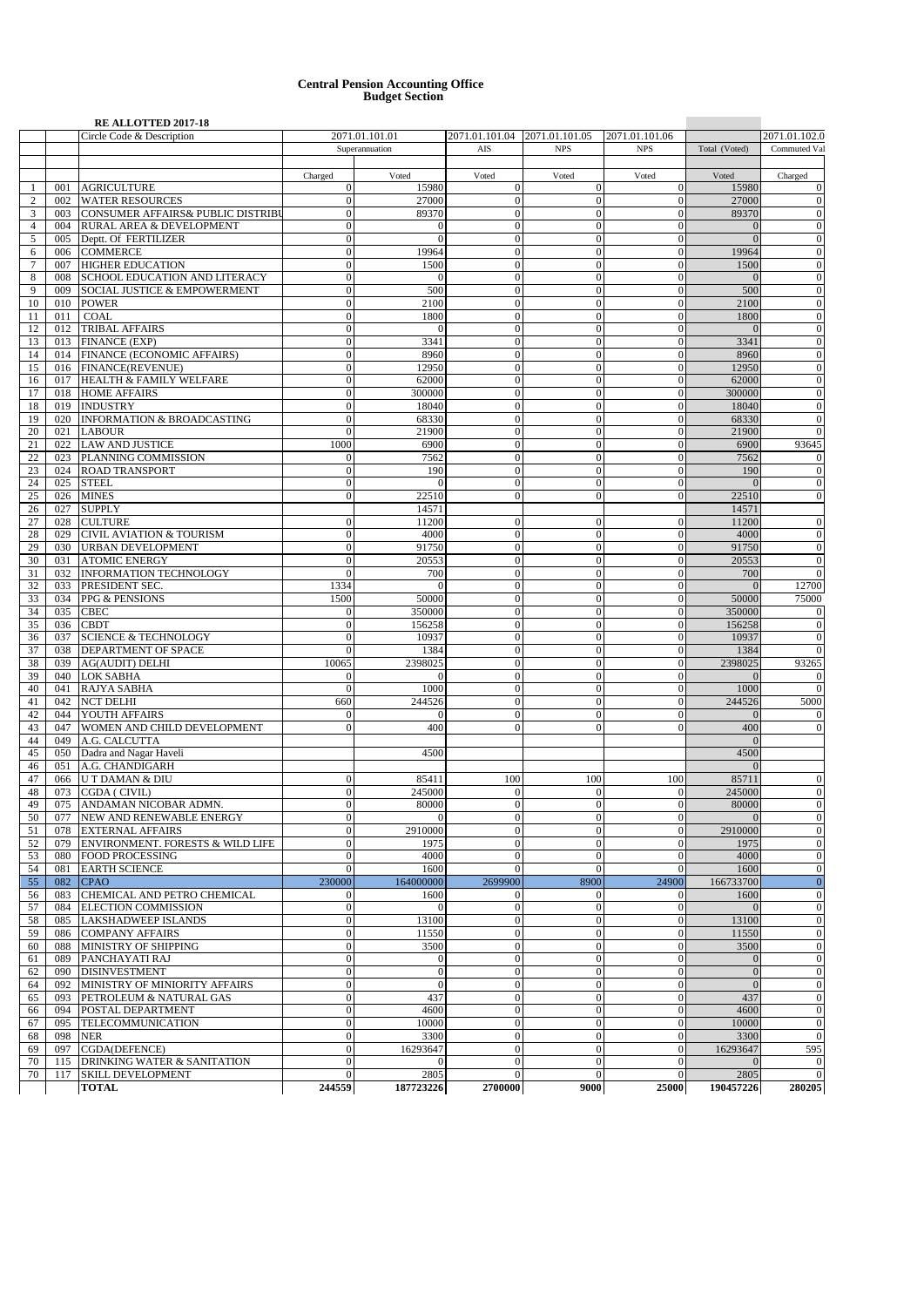|                |     | RE ALLOTTED 2017-18                     |                 |                            |               |                  |            |                  |                                |                  |
|----------------|-----|-----------------------------------------|-----------------|----------------------------|---------------|------------------|------------|------------------|--------------------------------|------------------|
|                |     | Circle Code & Description               |                 | 2071.01.102.04 2071.01.102 |               | 2071.01.104-     |            | 104.04           | 104.05                         | 104.06           |
|                |     |                                         | ue of Pensions. | AIS                        | Total (Voted) |                  | Gratuities | AIS              | <b>NPS</b>                     | <b>NPS</b>       |
|                |     |                                         |                 |                            |               |                  |            |                  |                                |                  |
|                |     |                                         | Voted           | Voted                      | Voted         | Charged          | Voted      | Voted            | Voted                          | Voted            |
| -1             | 001 | <b>AGRICULTURE</b>                      | 344425          | $\Omega$                   | 344425        | $\overline{0}$   | 412717     | $\Omega$         | $\mathbf{0}$                   | $\boldsymbol{0}$ |
| 2              | 002 | <b>WATER RESOURCES</b>                  | 928000          | 8000                       | 936000        | $\overline{0}$   | 900000     | 4000             | $\mathbf{0}$                   | $\theta$         |
| 3              | 003 | CONSUMER AFFAIRS& PUBLIC DISTRIBU       | 107630          | $\mathbf{0}$               | 107630        | $\overline{0}$   | 108803     | $\mathbf{0}$     | $\mathbf{0}$                   | $\mathbf{0}$     |
| $\overline{4}$ | 004 | RURAL AREA & DEVELOPMENT                | 44722           | $\Omega$                   | 44722         | $\overline{0}$   | 39055      | $\Omega$         | $\overline{0}$                 | $\overline{0}$   |
| 5              | 005 | Deptt. Of FERTILIZER                    | 7000            | 1000                       | 8000          | $\overline{0}$   | 6000       | 1000             | $\boldsymbol{0}$               | $\mathbf{0}$     |
| 6              | 006 | <b>COMMERCE</b>                         | 292785          | $\Omega$                   | 292785        | $\overline{0}$   | 356406     | 300              | $\overline{0}$                 | $\overline{0}$   |
| 7              | 007 | <b>HIGHER EDUCATION</b>                 | 68400           | 4500                       | 72900         | $\boldsymbol{0}$ | 70000      | 2000             | $\boldsymbol{0}$               | $\mathbf{0}$     |
| 8              | 008 | SCHOOL EDUCATION AND LITERACY           | 25000           | $\mathbf{0}$               | 25000         | $\overline{0}$   | 30000      | $\overline{0}$   | $\overline{0}$                 | $\overline{0}$   |
| 9              | 009 | <b>SOCIAL JUSTICE &amp; EMPOWERMENT</b> | 25000           | $\Omega$                   | 25000         | $\overline{0}$   | 35000      | $\theta$         | $\mathbf{0}$                   | $\overline{0}$   |
| 10             | 010 | <b>POWER</b>                            | 85000           | 5000                       | 90000         | $\boldsymbol{0}$ | 81789      | 3000             | $\boldsymbol{0}$               | $\mathbf{0}$     |
| 11             | 011 | COAL                                    | 18000           | $\overline{0}$             | 18000         | $\overline{0}$   | 38000      | $\mathbf{0}$     | $\mathbf{0}$                   | $\mathbf{0}$     |
| 12             | 012 | <b>TRIBAL AFFAIRS</b>                   | 10000           | $\Omega$                   | 10000         | $\overline{0}$   | 7500       | $\Omega$         | $\overline{0}$                 | $\mathbf{0}$     |
| 13             | 013 | <b>FINANCE (EXP)</b>                    | 36821           | $\mathbf{0}$               | 36821         | $\overline{0}$   | 25737      | 2000             | $\mathbf{0}$                   | $\mathbf{0}$     |
| 14             | 014 | FINANCE (ECONOMIC AFFAIRS)              | 113636          | 9000                       | 122636        | $\overline{0}$   | 114995     | 8000             | $\overline{0}$                 | $\overline{0}$   |
| 15             | 016 | FINANCE(REVENUE)                        | 173020          | $\overline{0}$             | 173020        | $\overline{0}$   | 140908     | $\theta$         | $\boldsymbol{0}$               | $\boldsymbol{0}$ |
| 16             | 017 | HEALTH & FAMILY WELFARE                 | 750000          | $\Omega$                   | 750000        | $\overline{0}$   | 860000     | $\Omega$         | $\theta$                       | $\overline{0}$   |
| 17             | 018 | <b>HOME AFFAIRS</b>                     | 6000000         | 35000                      | 6035000       | $\overline{0}$   | 13000000   | 32500            | 20000                          | 10800            |
|                |     |                                         |                 |                            |               |                  |            | 10000            |                                |                  |
| 18             | 019 | <b>INDUSTRY</b>                         | 246512          | 8849                       | 255361        | $\overline{0}$   | 280093     |                  | $\boldsymbol{0}$               | $\boldsymbol{0}$ |
| 19             | 020 | <b>INFORMATION &amp; BROADCASTING</b>   | 1393531         | $\mathbf{0}$               | 1393531       | $\overline{0}$   | 1471532    | $\mathbf{0}$     | $\mathbf{0}$                   | $\mathbf{0}$     |
| 20             | 021 | <b>LABOUR</b>                           | 255000          | 3000                       | 258000        | $\mathbf{0}$     | 284000     | 2000             | $\mathbf{0}$                   | $\overline{0}$   |
| 21             | 022 | <b>LAW AND JUSTICE</b>                  | 90940           | 4500                       | 95440         | 85935            | 71521      | 3000             | $\overline{0}$                 | $\overline{0}$   |
| 22             | 023 | PLANNING COMMISSION                     | 324689          | $\overline{0}$             | 324689        | $\overline{0}$   | 301208     | $\overline{0}$   | $\mathbf{0}$                   | $\boldsymbol{0}$ |
| 23             | 024 | <b>ROAD TRANSPORT</b>                   | 34827           | $\mathbf{0}$               | 34827         | $\overline{0}$   | 25331      | $\overline{0}$   | $\mathbf{0}$                   | $\overline{0}$   |
| 24             | 025 | <b>STEEL</b>                            | 14000           | $\overline{0}$             | 14000         | $\overline{0}$   | 12000      | $\overline{0}$   | $\mathbf{0}$                   | $\mathbf{0}$     |
| 25             | 026 | <b>MINES</b>                            | 611298          | $\Omega$                   | 611298        | $\overline{0}$   | 764781     | $\overline{0}$   | $\overline{0}$                 | $\overline{0}$   |
| 26             | 027 | <b>SUPPLY</b>                           | 68537           |                            | 68537         |                  | 69323      |                  |                                |                  |
| 27             | 028 | <b>CULTURE</b>                          | 260935          | $\mathbf{0}$               | 260935        | $\overline{0}$   | 267344     | $\Omega$         | $\mathbf{0}$                   | $\overline{0}$   |
| 28             | 029 | <b>CIVIL AVIATION &amp; TOURISM</b>     | 88000           | 4500                       | 92500         | $\overline{0}$   | 92000      | 4000             | $\mathbf{0}$                   | $\mathbf{0}$     |
| 29             | 030 | <b>URBAN DEVELOPMENT</b>                | 1636396         | 4425                       | 1640821       | $\overline{0}$   | 1698157    | 2000             | $\theta$                       | $\overline{0}$   |
| 30             | 031 | <b>ATOMIC ENERGY</b>                    | 1504131         | $\mathbf{0}$               | 1504131       | $\overline{0}$   | 1469960    | $\overline{0}$   | 1560                           | $\boldsymbol{0}$ |
| 31             | 032 | <b>INFORMATION TECHNOLOGY</b>           | 211808          | $\mathbf{0}$               | 211808        | $\overline{0}$   | 157271     | $\overline{0}$   | $\mathbf{0}$                   | $\boldsymbol{0}$ |
| 32             | 033 | PRESIDENT SEC.                          | $\mathbf{0}$    | $\mathbf{0}$               | $\mathbf{0}$  | 14500            | $\Omega$   | $\overline{0}$   | $\mathbf{0}$                   | $\mathbf{0}$     |
| 33             | 034 | PPG & PENSIONS                          | 280000          | 15000                      | 295000        | 90000            | 600000     | 16000            | $\overline{0}$                 | $\mathbf{0}$     |
| 34             | 035 | <b>CBEC</b>                             | 2250000         | $\mathbf{0}$               | 2250000       | $\mathbf{0}$     | 2790000    | $\mathbf{0}$     | $\mathbf{0}$                   | $\boldsymbol{0}$ |
| 35             | 036 | <b>CBDT</b>                             | 1536737         | $\Omega$                   | 1536737       | $\overline{0}$   | 1604122    | $\overline{0}$   | $\mathbf{0}$                   | $\boldsymbol{0}$ |
| 36             | 037 | <b>SCIENCE &amp; TECHNOLOGY</b>         | 394388          | $\mathbf{0}$               | 394388        | $\overline{0}$   | 365246     | $\theta$         | $\boldsymbol{0}$               | $\mathbf{0}$     |
| 37             | 038 | DEPARTMENT OF SPACE                     | 672596          | $\overline{0}$             | 672596        | $\overline{0}$   | 591257     | $\overline{0}$   | $\overline{0}$                 | $\mathbf{0}$     |
| 38             | 039 | <b>AG(AUDIT) DELHI</b>                  | 2203698         | $\mathbf{0}$               | 2203698       | 97786            | 2393108    | $\theta$         | $\mathbf{0}$                   | $\mathbf{0}$     |
| 39             | 040 | <b>LOK SABHA</b>                        | 95616           | $\mathbf{0}$               | 95616         | $\overline{0}$   | 77309      | 3000             | $\boldsymbol{0}$               | $\mathbf{0}$     |
| 40             | 041 | RAJYA SABHA                             | 52500           | $\mathbf{0}$               | 52500         | $\overline{0}$   | 37500      | $\mathbf{0}$     | $\mathbf{0}$                   | $\mathbf{0}$     |
| 41             | 042 | <b>NCT DELHI</b>                        | 3004768         | $\Omega$                   | 3004768       | $\overline{0}$   | 3743998    | $\theta$         | $\overline{0}$                 | $\mathbf{0}$     |
| 42             | 044 | YOUTH AFFAIRS                           | 11000           | 4400                       | 15400         | $\overline{0}$   | 14000      | 2000             | $\overline{0}$                 | $\theta$         |
| 43             | 047 | WOMEN AND CHILD DEVELOPMENT             | 23000           | $\Omega$                   | 23000         | $\overline{0}$   | 20000      | $\Omega$         | $\overline{0}$                 | $\boldsymbol{0}$ |
| 44             | 049 | A.G. CALCUTTA                           |                 |                            | $\Omega$      |                  |            |                  |                                |                  |
| 45             | 050 | Dadra and Nagar Haveli                  | 70000           |                            | 70000         |                  | 70000      |                  |                                |                  |
| 46             | 051 | A.G. CHANDIGARH                         |                 |                            |               |                  |            |                  |                                |                  |
| 47             | 066 | U T DAMAN & DIU                         | 74206           | 100                        | 74306         | $\boldsymbol{0}$ | 67076      | 100              | 100                            | 100              |
| 48             | 073 | CGDA (CIVIL)                            | 150309          | $\mathbf{0}$               | 150309        | $\overline{0}$   | 205656     | $\theta$         | $\mathbf{0}$                   | $\bf{0}$         |
| 49             | 075 | ANDAMAN NICOBAR ADMN.                   | 480000          | $\mathbf{0}$               | 480000        | $\overline{0}$   | 650000     | $\mathbf{0}$     | $\mathbf{0}$                   | $\overline{0}$   |
|                | 077 | NEW AND RENEWABLE ENERGY                | 12546           |                            | 12546         | $\vert$          | 16582      | $\boldsymbol{0}$ |                                | $\boldsymbol{0}$ |
| 50<br>51       | 078 | <b>EXTERNAL AFFAIRS</b>                 | 260000          | $\mathbf{0}$<br>$\Omega$   | 260000        | $\overline{0}$   | 350000     | $\Omega$         | $\mathbf{0}$<br>$\overline{0}$ | $\boldsymbol{0}$ |
|                |     | ENVIRONMENT. FORESTS & WILD LIFE        | 96100           |                            | 107400        | $\overline{0}$   |            | 5280             | $\boldsymbol{0}$               | $\theta$         |
| 52             | 079 |                                         |                 | 11300                      |               |                  | 125500     |                  |                                |                  |
| 53             | 080 | <b>FOOD PROCESSING</b>                  | 12000           | 5000                       | 17000         | $\mathbf{0}$     | 15000      | 3000             | $\mathbf{0}$                   | $\mathbf{0}$     |
| 54             | 081 | <b>EARTH SCIENCE</b>                    | 284800          | $\Omega$                   | 284800        | $\boldsymbol{0}$ | 321100     | $\theta$         | $\mathbf{0}$                   | $\overline{0}$   |
| 55             | 082 | <b>CPAO</b>                             | 21340000        | 400000                     | 21740000      | $\overline{0}$   | 3000000    | 260000           | $\boldsymbol{0}$               | $\mathbf{0}$     |
| 56             | 083 | CHEMICAL AND PETRO CHEMICAL             | 19209           | 4425                       | 23634         | $\mathbf{0}$     | 15964      | 2000             | $\boldsymbol{0}$               | $\boldsymbol{0}$ |
| 57             | 084 | <b>ELECTION COMMISSION</b>              | 10500           | $\overline{0}$             | 10500         | $\boldsymbol{0}$ | 8000       | $\theta$         | $\bf{0}$                       | $\boldsymbol{0}$ |
| 58             | 085 | LAKSHADWEEP ISLANDS                     | 164000          | $\mathbf{0}$               | 164000        | $\boldsymbol{0}$ | 166000     | $\overline{0}$   | $\overline{0}$                 | $\boldsymbol{0}$ |
| 59             | 086 | <b>COMPANY AFFAIRS</b>                  | 76447           | 4425                       | 80872         | $\boldsymbol{0}$ | 75930      | 2000             | $\mathbf{0}$                   | $\mathbf{0}$     |
| 60             | 088 | MINISTRY OF SHIPPING                    | 80362           | $\mathbf{0}$               | 80362         | $\boldsymbol{0}$ | 74561      | $\overline{0}$   | $\boldsymbol{0}$               | $\boldsymbol{0}$ |
| 61             | 089 | PANCHAYATI RAJ                          | 7998            | $\mathbf{0}$               | 7998          | $\boldsymbol{0}$ | 5118       | 200              | $\mathbf{0}$                   | $\boldsymbol{0}$ |
| 62             | 090 | <b>DISINVESTMENT</b>                    | 1200            | $\mathbf{0}$               | 1200          | $\boldsymbol{0}$ | 3000       | $\theta$         | $\boldsymbol{0}$               | $\theta$         |
| 64             | 092 | MINISTRY OF MINIORITY AFFAIRS           | 7000            | $\overline{0}$             | 7000          | $\overline{0}$   | 9800       | 2000             | $\overline{0}$                 | $\boldsymbol{0}$ |
| 65             | 093 | PETROLEUM & NATURAL GAS                 | 14240           | $\mathbf{0}$               | 14240         | $\mathbf{0}$     | 14416      | $\mathbf{0}$     | $\boldsymbol{0}$               | $\mathbf{0}$     |
| 66             | 094 | POSTAL DEPARTMENT                       | $\Omega$        | $\mathbf{0}$               | $\Omega$      | $\overline{0}$   | $\Omega$   | $\overline{0}$   | $\boldsymbol{0}$               | $\theta$         |
| 67             | 095 | TELECOMMUNICATION                       | 200000          | $\boldsymbol{0}$           | 200000        | $\boldsymbol{0}$ | 185000     | $\boldsymbol{0}$ | $\boldsymbol{0}$               | $\boldsymbol{0}$ |
| 68             | 098 | NER                                     | 9000            | $\overline{0}$             | 9000          | $\mathbf{0}$     | 16000      | $\overline{0}$   | $\mathbf{0}$                   | $\overline{0}$   |
| 69             | 097 | CGDA(DEFENCE)                           | 3008272         | $\mathbf{0}$               | 3008272       | 679              | 2954538    | $\boldsymbol{0}$ | $\boldsymbol{0}$               | $\boldsymbol{0}$ |
| 70             | 115 | DRINKING WATER & SANITATION             | 3095            | $\mathbf{0}$               | 3095          | $\overline{0}$   | 2827       | $\overline{0}$   | $\overline{0}$                 | $\overline{0}$   |
| 70             | 117 | SKILL DEVELOPMENT                       | 67814           | $\mathbf{0}$               | 67814         | $\boldsymbol{0}$ | 68791      | 200              | $\mathbf{0}$                   | $\mathbf{0}$     |
|                |     | <b>TOTAL</b>                            | 52743444        | 532424                     | 53275868      | 288900           | 43848830   | 369580           | 21660                          | 10900            |

**Central Pension Accounting Office**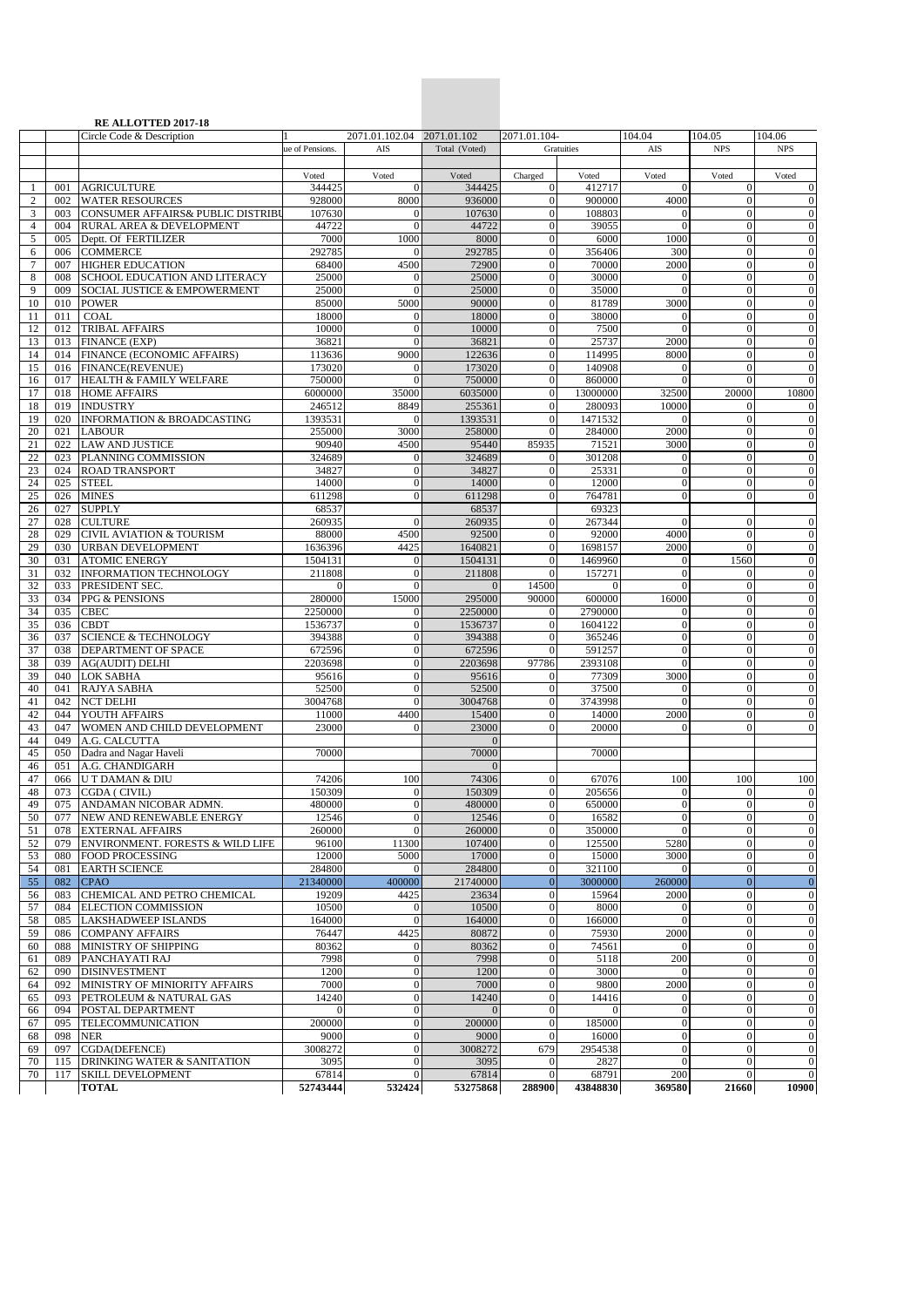|                     |            | <b>RE ALLOTTED 2017-18</b>                                 |                                  |                                    |                    |                                      |                                |                                  |                                  |                                      |
|---------------------|------------|------------------------------------------------------------|----------------------------------|------------------------------------|--------------------|--------------------------------------|--------------------------------|----------------------------------|----------------------------------|--------------------------------------|
|                     |            | Circle Code & Description                                  |                                  | 2071.01.104.07                     |                    | 2071.01.105.02                       |                                |                                  | 2071.01.105.04 2071.01.105.05    | 2071.01.105.06                       |
|                     |            |                                                            | ORD. PEN. (NPS)                  |                                    | Total (Voted)      |                                      | <b>Family Penson</b>           | AIS                              | <b>NPS</b>                       | <b>NPS</b>                           |
|                     |            |                                                            | Charged                          | Voted                              | Voted              | Charged                              | Voted                          | Voted                            | Voted                            | Voted                                |
| -1                  | 001        | <b>AGRICULTURE</b>                                         | $\overline{0}$                   | $\mathbf{0}$                       | 412717             | $\boldsymbol{0}$                     | 3800                           | $\mathbf{0}$                     | $\mathbf{0}$                     | $\boldsymbol{0}$                     |
| $\overline{c}$      | 002        | <b>WATER RESOURCES</b>                                     | $\overline{0}$                   | $\overline{0}$                     | 904000             | $\overline{0}$                       | 2000                           | $\mathbf{0}$                     | $\overline{0}$                   | $\theta$                             |
| 3                   | 003        | CONSUMER AFFAIRS& PUBLIC DISTRIBU                          | $\overline{0}$                   | $\mathbf{0}$                       | 108803             | $\mathbf{0}$                         | 60897                          | $\mathbf{0}$                     | $\overline{0}$                   | $\boldsymbol{0}$                     |
| $\overline{4}$      | 004        | RURAL AREA & DEVELOPMENT                                   | $\overline{0}$                   | $\overline{0}$                     | 39055              | $\mathbf{0}$                         | $\theta$                       | $\mathbf{0}$                     | $\mathbf{0}$                     | $\theta$                             |
| 5                   | 005        | Deptt. Of FERTILIZER                                       | $\overline{0}$<br>$\Omega$       | $\overline{0}$                     | 7000               | $\boldsymbol{0}$                     | $\theta$                       | $\mathbf{0}$                     | $\mathbf{0}$<br>$\overline{0}$   | $\boldsymbol{0}$                     |
| 6<br>$\overline{7}$ | 006<br>007 | <b>COMMERCE</b><br><b>HIGHER EDUCATION</b>                 | $\mathbf{0}$                     | $\overline{0}$<br>$\mathbf{0}$     | 356706<br>72000    | $\mathbf{0}$<br>$\mathbf{0}$         | 650<br>$\boldsymbol{0}$        | $\mathbf{0}$<br>$\mathbf{0}$     | $\mathbf{0}$                     | $\boldsymbol{0}$<br>$\boldsymbol{0}$ |
| 8                   | 008        | SCHOOL EDUCATION AND LITERACY                              | $\overline{0}$                   | $\mathbf{0}$                       | 30000              | $\mathbf{0}$                         | $\overline{0}$                 | $\mathbf{0}$                     | $\mathbf{0}$                     | $\theta$                             |
| 9                   | 009        | SOCIAL JUSTICE & EMPOWERMENT                               | $\mathbf{0}$                     | $\overline{0}$                     | 35000              | $\mathbf{0}$                         | $\theta$                       | $\mathbf{0}$                     | $\mathbf{0}$                     | $\boldsymbol{0}$                     |
| 10                  | 010        | <b>POWER</b>                                               | $\Omega$                         | $\mathbf{0}$                       | 84789              | $\overline{0}$                       | 700                            | $\mathbf{0}$                     | $\Omega$                         | $\boldsymbol{0}$                     |
| 11                  | 011        | <b>COAL</b>                                                | $\overline{0}$                   | $\mathbf{0}$                       | 38000              | $\overline{0}$                       | 6000                           | $\mathbf{0}$                     | $\mathbf{0}$                     | $\boldsymbol{0}$                     |
| 12                  | 012        | <b>TRIBAL AFFAIRS</b>                                      | $\mathbf{0}$                     | $\mathbf{0}$                       | 7500               | $\boldsymbol{0}$                     | $\Omega$                       | $\mathbf{0}$                     | $\mathbf{0}$                     | $\boldsymbol{0}$                     |
| 13                  | 013        | FINANCE (EXP)                                              | $\mathbf{0}$                     | $\overline{0}$                     | 27737              | $\mathbf{0}$                         | $\Omega$                       | $\mathbf{0}$                     | $\mathbf{0}$                     | $\boldsymbol{0}$                     |
| 14                  | 014        | FINANCE (ECONOMIC AFFAIRS)                                 | $\Omega$                         | $\overline{0}$                     | 122995             | $\boldsymbol{0}$                     | 24300                          | $\mathbf{0}$                     | $\mathbf{0}$                     | $\boldsymbol{0}$                     |
| 15                  | 016<br>017 | FINANCE(REVENUE)<br>HEALTH & FAMILY WELFARE                | $\overline{0}$<br>$\mathbf{0}$   | $\overline{0}$<br>$\overline{0}$   | 140908<br>860000   | $\boldsymbol{0}$<br>$\boldsymbol{0}$ | 1900<br>2000                   | $\mathbf{0}$<br>$\mathbf{0}$     | $\mathbf{0}$<br>$\mathbf{0}$     | $\boldsymbol{0}$<br>$\boldsymbol{0}$ |
| 16<br>17            | 018        | <b>HOME AFFAIRS</b>                                        | $\mathbf{0}$                     | $\boldsymbol{0}$                   | 13063300           | $\boldsymbol{0}$                     | 40000                          | $\boldsymbol{0}$                 | $\mathbf{0}$                     | $\boldsymbol{0}$                     |
| 18                  |            | 019 INDUSTRY                                               | $\overline{0}$                   | $\mathbf{0}$                       | 290093             | $\boldsymbol{0}$                     | 6950                           | $\mathbf{0}$                     | $\overline{0}$                   | $\boldsymbol{0}$                     |
| 19                  | 020        | <b>INFORMATION &amp; BROADCASTING</b>                      | $\Omega$                         | $\overline{0}$                     | 1471532            | $\mathbf{0}$                         | 17400                          | $\mathbf{0}$                     | $\mathbf{0}$                     | $\boldsymbol{0}$                     |
| 20                  | 021        | <b>LABOUR</b>                                              | $\mathbf{0}$                     | $\mathbf{0}$                       | 286000             | $\mathbf{0}$                         | 1500                           | $\mathbf{0}$                     | $\boldsymbol{0}$                 | $\boldsymbol{0}$                     |
| 21                  | 022        | <b>LAW AND JUSTICE</b>                                     | $\mathbf{0}$                     | $\mathbf{0}$                       | 74521              | $\mathbf{0}$                         | $\Omega$                       | $\mathbf{0}$                     | $\mathbf{0}$                     | $\theta$                             |
| 22                  | 023        | PLANNING COMMISSION                                        | $\mathbf{0}$                     | $\boldsymbol{0}$                   | 301208             | $\boldsymbol{0}$                     | 600                            | $\boldsymbol{0}$                 | $\theta$                         | $\boldsymbol{0}$                     |
| 23                  | 024        | <b>ROAD TRANSPORT</b>                                      | $\overline{0}$                   | $\overline{0}$                     | 25331              | $\overline{0}$                       | 527                            | $\mathbf{0}$                     | $\overline{0}$                   | $\theta$                             |
| 24                  | 025        | <b>STEEL</b>                                               | $\Omega$<br>$\Omega$             | $\mathbf{0}$                       | 12000              | $\theta$<br>$\mathbf{0}$             | 500                            | $\mathbf{0}$<br>$\mathbf{0}$     | $\overline{0}$<br>$\mathbf{0}$   | $\boldsymbol{0}$<br>$\theta$         |
| 25<br>26            | 026<br>027 | <b>MINES</b><br><b>SUPPLY</b>                              |                                  | $\mathbf{0}$                       | 764781<br>69323    |                                      | 13117<br>5653                  |                                  |                                  |                                      |
| 27                  | 028        | <b>CULTURE</b>                                             | $\Omega$                         | $\mathbf{0}$                       | 267344             | $\mathbf{0}$                         | 2100                           | $\mathbf{0}$                     | $\mathbf{0}$                     | $\theta$                             |
| 28                  | 029        | <b>CIVIL AVIATION &amp; TOURISM</b>                        | $\mathbf{0}$                     | $\mathbf{0}$                       | 96000              | $\mathbf{0}$                         | 4000                           | $\mathbf{0}$                     | $\theta$                         | $\boldsymbol{0}$                     |
| 29                  | 030        | <b>URBAN DEVELOPMENT</b>                                   | $\overline{0}$                   | $\mathbf{0}$                       | 1700157            | $\mathbf{0}$                         | 54000                          | $\mathbf{0}$                     | $\mathbf{0}$                     | $\theta$                             |
| 30                  | 031        | <b>ATOMIC ENERGY</b>                                       | $\overline{0}$                   | $\boldsymbol{0}$                   | 1471520            | $\boldsymbol{0}$                     | 14136                          | $\boldsymbol{0}$                 | 1500                             | $\boldsymbol{0}$                     |
| 31                  | 032        | <b>INFORMATION TECHNOLOGY</b>                              | $\overline{0}$                   | $\mathbf{0}$                       | 157271             | $\overline{0}$                       | $\Omega$                       | $\mathbf{0}$                     | $\mathbf{0}$                     | $\mathbf{0}$                         |
| 32                  | 033        | PRESIDENT SEC.                                             | $\Omega$                         | $\mathbf{0}$                       | $\Omega$           | $\mathbf{0}$                         | $\Omega$                       | $\mathbf{0}$                     | $\mathbf{0}$                     | $\boldsymbol{0}$                     |
| 33                  | 034        | PPG & PENSIONS                                             | $\mathbf{0}$<br>$\mathbf{0}$     | $\boldsymbol{0}$<br>$\overline{0}$ | 616000             | 500                                  | 5000                           | $\boldsymbol{0}$<br>$\mathbf{0}$ | $\mathbf{0}$                     | $\boldsymbol{0}$                     |
| 34<br>35            | 035<br>036 | <b>CBEC</b><br><b>CBDT</b>                                 | $\Omega$                         | $\overline{0}$                     | 2790000<br>1604122 | $\mathbf{0}$<br>$\mathbf{0}$         | 28000<br>29560                 | $\mathbf{0}$                     | $\mathbf{0}$<br>$\mathbf{0}$     | $\boldsymbol{0}$<br>$\boldsymbol{0}$ |
| 36                  | 037        | <b>SCIENCE &amp; TECHNOLOGY</b>                            | $\overline{0}$                   | $\overline{0}$                     | 365246             | $\boldsymbol{0}$                     | $\Omega$                       | $\mathbf{0}$                     | $\theta$                         | $\boldsymbol{0}$                     |
| 37                  | 038        | DEPARTMENT OF SPACE                                        | $\mathbf{0}$                     | $\mathbf{0}$                       | 591257             | $\mathbf{0}$                         | 224                            | $\boldsymbol{0}$                 | $\mathbf{0}$                     | $\boldsymbol{0}$                     |
| 38                  | 039        | <b>AG(AUDIT) DELHI</b>                                     | $\mathbf{0}$                     | $\boldsymbol{0}$                   | 2393108            | $\mathbf{0}$                         | 409508                         | $\boldsymbol{0}$                 | $\mathbf{0}$                     | $\boldsymbol{0}$                     |
| 39                  | 040        | <b>LOK SABHA</b>                                           | $\overline{0}$                   | $\mathbf{0}$                       | 80309              | $\mathbf{0}$                         | $\Omega$                       | $\mathbf{0}$                     | $\mathbf{0}$                     | $\mathbf{0}$                         |
| 40                  | 041        | RAJYA SABHA                                                | $\overline{0}$                   | $\overline{0}$                     | 37500              | $\boldsymbol{0}$                     | 300                            | $\mathbf{0}$                     | $\mathbf{0}$                     | $\boldsymbol{0}$                     |
| 41                  | 042        | <b>NCT DELHI</b>                                           | $\mathbf{0}$                     | $\mathbf{0}$                       | 3743998            | $\mathbf{0}$                         | 24307                          | $\mathbf{0}$                     | $\mathbf{0}$                     | $\boldsymbol{0}$                     |
| 42                  | 044        | YOUTH AFFAIRS                                              | $\overline{0}$                   | $\overline{0}$                     | 16000              | $\mathbf{0}$                         | $\mathbf{0}$                   | $\mathbf{0}$                     | $\mathbf{0}$                     | $\boldsymbol{0}$                     |
| 43<br>44            | 047<br>049 | WOMEN AND CHILD DEVELOPMENT<br>A.G. CALCUTTA               | $\Omega$                         | $\overline{0}$                     | 20000              | $\mathbf{0}$                         | $\theta$                       | $\mathbf{0}$                     | $\mathbf{0}$                     | $\boldsymbol{0}$                     |
| 45                  | 050        | Dadra and Nagar Haveli                                     |                                  |                                    | 70000              |                                      | 6000                           |                                  |                                  |                                      |
| 46                  | 051        | A.G. CHANDIGARH                                            |                                  |                                    | $\Omega$           |                                      |                                |                                  |                                  |                                      |
| 47                  | 066        | <b>UT DAMAN &amp; DIU</b>                                  | $\overline{0}$                   | $\mathbf{0}$                       | 67376              | $\boldsymbol{0}$                     | 43582                          | 100                              | 100                              | 100                                  |
| 48                  |            | 073 CGDA (CIVIL)                                           | $\Omega$                         | $\mathbf{0}$                       | 205656             | $\mathbf{0}$                         | 142000                         | $\mathbf{0}$                     | $\Omega$                         | $\boldsymbol{0}$                     |
| 49                  |            | 075 ANDAMAN NICOBAR ADMN.                                  | $\Omega$                         | $\overline{0}$                     | 650000             | $\theta$                             | 4500                           | $\overline{0}$                   | $\overline{0}$                   | $\theta$                             |
| 50                  | 077        | NEW AND RENEWABLE ENERGY                                   | $\mathbf{0}$                     | $\overline{0}$                     | 16582              | $\mathbf{0}$                         | $\mathbf{0}$                   | $\boldsymbol{0}$                 | $\overline{0}$                   | $\bf{0}$                             |
| 51                  | 078        | <b>EXTERNAL AFFAIRS</b>                                    | $\overline{0}$<br>$\overline{0}$ | $\boldsymbol{0}$                   | 350000             | $\mathbf{0}$                         | $\overline{0}$                 | $\boldsymbol{0}$                 | $\overline{0}$<br>$\overline{0}$ | $\boldsymbol{0}$                     |
| 52                  | 079<br>080 | ENVIRONMENT. FORESTS & WILD LIFE<br><b>FOOD PROCESSING</b> | $\mathbf{0}$                     | $\boldsymbol{0}$<br>$\mathbf{0}$   | 130780<br>18000    | $\boldsymbol{0}$<br>$\mathbf{0}$     | 2500<br>$\theta$               | $\mathbf{0}$<br>$\mathbf{0}$     | $\mathbf{0}$                     | $\theta$<br>$\boldsymbol{0}$         |
| 53<br>54            | 081        | <b>EARTH SCIENCE</b>                                       | $\mathbf{0}$                     | $\mathbf{0}$                       | 321100             | $\mathbf{0}$                         | 3120                           | $\mathbf{0}$                     | $\mathbf{0}$                     | $\boldsymbol{0}$                     |
| 55                  | 082        | <b>CPAO</b>                                                | $\overline{0}$                   | $\overline{0}$                     | 3260000            | 30000                                | 50000000                       | 280000                           | 490000                           | 119900                               |
| 56                  | 083        | CHEMICAL AND PETRO CHEMICAL                                | $\mathbf{0}$                     | $\mathbf{0}$                       | 17964              | $\mathbf{0}$                         | $\theta$                       | $\mathbf{0}$                     | $\overline{0}$                   | $\boldsymbol{0}$                     |
| 57                  | 084        | <b>ELECTION COMMISSION</b>                                 | $\overline{0}$                   | $\overline{0}$                     | 8000               | $\boldsymbol{0}$                     | $\overline{0}$                 | $\boldsymbol{0}$                 | $\mathbf{0}$                     | $\boldsymbol{0}$                     |
| 58                  | 085        | LAKSHADWEEP ISLANDS                                        | $\mathbf{0}$                     | $\mathbf{0}$                       | 166000             | $\mathbf{0}$                         | $\overline{0}$                 | $\boldsymbol{0}$                 | $\mathbf{0}$                     | $\boldsymbol{0}$                     |
| 59                  | 086        | <b>COMPANY AFFAIRS</b>                                     | $\mathbf{0}$                     | $\boldsymbol{0}$                   | 77930              | $\mathbf{0}$                         | 400                            | $\mathbf{0}$                     | $\mathbf{0}$                     | $\mathbf{0}$                         |
| 60                  | 088        | MINISTRY OF SHIPPING                                       | $\mathbf{0}$                     | $\boldsymbol{0}$                   | 74561              | $\boldsymbol{0}$                     | 6600                           | $\boldsymbol{0}$                 | $\mathbf{0}$                     | $\boldsymbol{0}$                     |
| 61                  | 089        | PANCHAYATI RAJ                                             | $\mathbf{0}$<br>$\mathbf{0}$     | $\mathbf{0}$<br>$\mathbf{0}$       | 5318<br>3000       | $\mathbf{0}$<br>$\mathbf{0}$         | $\overline{0}$<br>$\mathbf{0}$ | $\mathbf{0}$                     | $\theta$                         | $\boldsymbol{0}$                     |
| 62<br>64            | 090<br>092 | <b>DISINVESTMENT</b><br>MINISTRY OF MINIORITY AFFAIRS      | $\mathbf{0}$                     | $\mathbf{0}$                       | 11800              | $\mathbf{0}$                         | $\mathbf{0}$                   | $\boldsymbol{0}$<br>$\mathbf{0}$ | $\mathbf{0}$<br>$\overline{0}$   | $\boldsymbol{0}$<br>$\boldsymbol{0}$ |
| 65                  | 093        | PETROLEUM & NATURAL GAS                                    | $\mathbf{0}$                     | $\boldsymbol{0}$                   | 14416              | $\mathbf{0}$                         | $\boldsymbol{0}$               | $\mathbf{0}$                     | $\overline{0}$                   | $\boldsymbol{0}$                     |
| 66                  | 094        | POSTAL DEPARTMENT                                          | $\overline{0}$                   | $\boldsymbol{0}$                   | $\mathbf{0}$       | $\boldsymbol{0}$                     | $\mathbf{0}$                   | $\boldsymbol{0}$                 | $\overline{0}$                   | $\theta$                             |
| 67                  | 095        | TELECOMMUNICATION                                          | $\overline{0}$                   | $\mathbf{0}$                       | 185000             | $\mathbf{0}$                         | $\overline{0}$                 | $\mathbf{0}$                     | $\mathbf{0}$                     | $\boldsymbol{0}$                     |
| 68                  | 098        | <b>NER</b>                                                 | $\overline{0}$                   | $\mathbf{0}$                       | 16000              | $\mathbf{0}$                         | $\mathbf{0}$                   | $\mathbf{0}$                     | $\overline{0}$                   | $\overline{0}$                       |
| 69                  | 097        | CGDA(DEFENCE)                                              | $\mathbf{0}$                     | $\mathbf{0}$                       | 2954538            | $\mathbf{0}$                         | 6390239                        | $\boldsymbol{0}$                 | $\overline{0}$                   | $\boldsymbol{0}$                     |
| 70                  | 115        | DRINKING WATER & SANITATION                                | $\overline{0}$                   | $\boldsymbol{0}$                   | 2827               | $\theta$                             | $\mathbf{0}$                   | $\boldsymbol{0}$                 | $\overline{0}$                   | $\boldsymbol{0}$                     |
| 70                  | 117        | SKILL DEVELOPMENT                                          | $\mathbf{0}$                     | $\mathbf{0}$                       | 68991              | $\mathbf{0}$                         | 296                            | $\boldsymbol{0}$                 | $\overline{0}$                   | $\overline{0}$                       |
|                     |            | <b>TOTAL</b>                                               | $\bf{0}$                         | $\bf{0}$                           | 44250970           |                                      | 30500 57358866                 | 280100                           | 491600                           | 120000                               |

**Central Pension Accounting Office**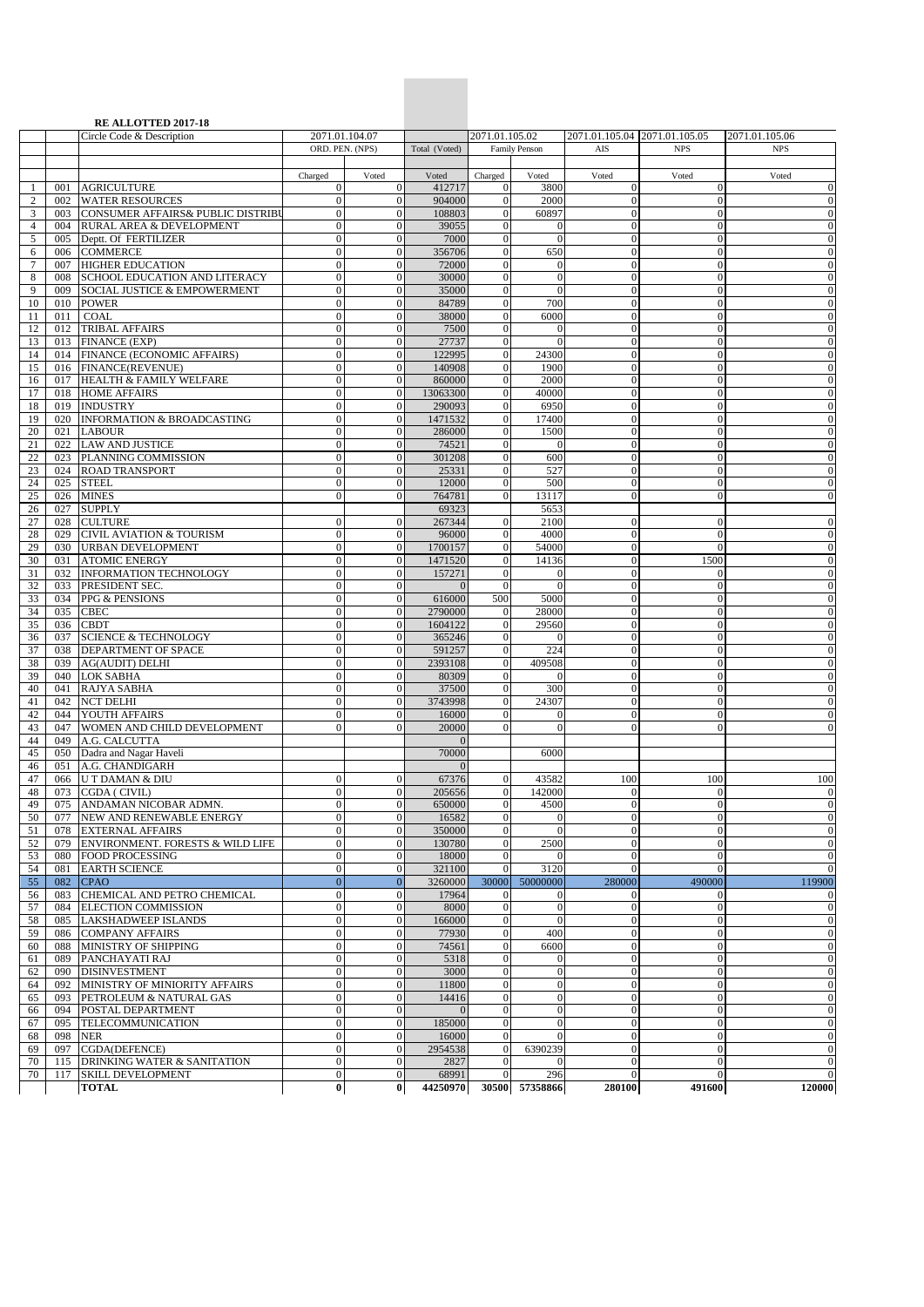|                     |            | <b>RE ALLOTTED 2017-18</b><br>Circle Code & Description         |                                      | 2071.01.106.01                 | 106.03                               | 2071.01.107                          |                                  | 2071.01.108                      |                                  | 2071.01.109-                     | 2071.01.1                        |                            |
|---------------------|------------|-----------------------------------------------------------------|--------------------------------------|--------------------------------|--------------------------------------|--------------------------------------|----------------------------------|----------------------------------|----------------------------------|----------------------------------|----------------------------------|----------------------------|
|                     |            |                                                                 | Total (Voted)                        | <b>High Court Judges</b>       |                                      | Cont. to Pen. And Gratuities         |                                  | Contributions to Provident       |                                  | pension toEmployees of           |                                  | Pension t                  |
|                     |            |                                                                 |                                      |                                |                                      |                                      |                                  |                                  |                                  |                                  |                                  |                            |
| -1                  | 001        | <b>AGRICULTURE</b>                                              | Voted<br>3800                        | Charged<br>$\Omega$            | Charged<br>$\mathbf{0}$              | Charged<br>$\mathbf{0}$              | Voted<br>4500                    | Charged<br>$\overline{0}$        | Voted<br>$\overline{0}$          | Charged<br>$\overline{0}$        | Voted<br>$\Omega$                | Charged<br>$\Omega$        |
| 2                   | 002        | <b>WATER RESOURCES</b>                                          | 2000                                 | $\overline{0}$                 | $\boldsymbol{0}$                     | $\mathbf{0}$                         | 110                              | $\overline{0}$                   | $\theta$                         | $\overline{0}$                   | $\overline{0}$                   | $\theta$                   |
| 3                   | 003        | CONSUMER AFFAIRS& PUBLIC DISTRIBU                               | 60897                                | $\Omega$                       | $\mathbf{0}$                         | $\mathbf{0}$                         | $\theta$                         | $\overline{0}$                   | $\mathbf{0}$                     | $\overline{0}$                   | $\Omega$                         | $\Omega$                   |
| $\overline{4}$<br>5 | 004<br>005 | RURAL AREA & DEVELOPMENT                                        | $\mathbf{0}$<br>$\overline{0}$       | $\Omega$<br>$\Omega$           | $\boldsymbol{0}$<br>$\boldsymbol{0}$ | $\overline{0}$<br>$\overline{0}$     | $\mathbf{0}$<br>$\mathbf{0}$     | $\overline{0}$<br>$\Omega$       | $\overline{0}$<br>$\mathbf{0}$   | $\overline{0}$<br>$\overline{0}$ | $\mathbf{0}$<br>$\Omega$         | $\Omega$<br>$\Omega$       |
| 6                   | 006        | Deptt. Of FERTILIZER<br><b>COMMERCE</b>                         | 650                                  | $\overline{0}$                 | $\boldsymbol{0}$                     | $\mathbf{0}$                         | $\mathbf{0}$                     | $\overline{0}$                   | $\mathbf{0}$                     | $\overline{0}$                   | $\overline{0}$                   | $\theta$                   |
| 7                   | 007        | <b>HIGHER EDUCATION</b>                                         | $\theta$                             | $\Omega$                       | $\overline{0}$                       | $\overline{0}$                       | $\mathbf{0}$                     | $\Omega$                         | $\mathbf{0}$                     | $\overline{0}$                   | $\Omega$                         | $\Omega$                   |
| 8                   | 008        | <b>SCHOOL EDUCATION AND LITERACY</b>                            | $\overline{0}$                       | $\overline{0}$                 | $\boldsymbol{0}$                     | $\mathbf{0}$                         | $\mathbf{0}$                     | $\Omega$                         | $\mathbf{0}$                     | $\overline{0}$                   | $\overline{0}$                   | $\theta$                   |
| 9                   | 009        | SOCIAL JUSTICE & EMPOWERMENT                                    | $\mathbf{0}$                         | $\mathbf{0}$                   | $\boldsymbol{0}$                     | $\boldsymbol{0}$                     | $\mathbf{0}$                     | $\overline{0}$                   | $\theta$                         | $\overline{0}$                   | $\mathbf{0}$                     | $\Omega$                   |
| 10<br>11            | 010<br>011 | <b>POWER</b><br><b>COAL</b>                                     | 700<br>6000                          | $\mathbf{0}$<br>$\mathbf{0}$   | $\overline{0}$<br>$\boldsymbol{0}$   | $\mathbf{0}$<br>$\boldsymbol{0}$     | $\mathbf{0}$<br>$\mathbf{0}$     | $\overline{0}$<br>$\overline{0}$ | 1650<br>$\mathbf{0}$             | $\overline{0}$<br>$\overline{0}$ | $\overline{0}$<br>$\mathbf{0}$   | $\theta$<br>$\theta$       |
| 12                  | 012        | <b>TRIBAL AFFAIRS</b>                                           | $\theta$                             | $\Omega$                       | $\overline{0}$                       | $\mathbf{0}$                         | $\mathbf{0}$                     | $\overline{0}$                   | $\mathbf{0}$                     | $\overline{0}$                   | $\Omega$                         | $\Omega$                   |
| 13                  |            | 013 FINANCE (EXP)                                               | $\Omega$                             | $\Omega$                       | $\boldsymbol{0}$                     | $\boldsymbol{0}$                     | $\theta$                         | $\overline{0}$                   | $\mathbf{0}$                     | $\overline{0}$                   | $\overline{0}$                   | $\theta$                   |
| 14                  |            | 014 FINANCE (ECONOMIC AFFAIRS)                                  | 24300                                | $\mathbf{0}$                   | $\overline{0}$                       | $\mathbf{0}$                         | 550                              | $\overline{0}$                   | 2200                             | $\overline{0}$                   | $\overline{0}$                   | $\overline{0}$             |
| 15                  |            | 016 FINANCE(REVENUE)                                            | 1900                                 | $\mathbf{0}$                   | $\boldsymbol{0}$                     | $\boldsymbol{0}$                     | $\mathbf{0}$                     | $\overline{0}$                   | $\mathbf{0}$                     | $\overline{0}$                   | $\overline{0}$                   | $\theta$                   |
| 16<br>17            |            | 017 HEALTH & FAMILY WELFARE<br>018 HOME AFFAIRS                 | 2000<br>40000                        | $\Omega$<br>$\mathbf{0}$       | $\overline{0}$<br>$\mathbf{0}$       | $\overline{0}$<br>$\boldsymbol{0}$   | 100<br>$\overline{0}$            | $\overline{0}$<br>$\overline{0}$ | $\mathbf{0}$<br>100              | $\overline{0}$<br>$\mathbf{0}$   | $\Omega$<br>$\overline{0}$       | $\theta$<br>$\overline{0}$ |
| 18                  |            | 019 INDUSTRY                                                    | 6950                                 | $\Omega$                       | $\boldsymbol{0}$                     | $\overline{0}$                       | $\theta$                         | $\overline{0}$                   | 320                              | $\overline{0}$                   | $\overline{0}$                   | $\theta$                   |
| 19                  |            | 020 INFORMATION & BROADCASTING                                  | 17400                                | $\mathbf{0}$                   | $\boldsymbol{0}$                     | $\boldsymbol{0}$                     | $\mathbf{0}$                     | $\overline{0}$                   | $\mathbf{0}$                     | $\overline{0}$                   | $\mathbf{0}$                     | $\theta$                   |
| 20                  | 021        | <b>LABOUR</b>                                                   | 1500                                 | $\Omega$                       | $\overline{0}$                       | $\overline{0}$                       | 300                              | $\overline{0}$                   | 1000                             | $\overline{0}$                   | $\Omega$                         | $\Omega$                   |
| 21                  | 022        | <b>LAW AND JUSTICE</b>                                          | $\sqrt{ }$                           | $\mathbf{0}$                   | $\boldsymbol{0}$                     | $\mathbf{0}$                         | $\mathbf{0}$                     | $\Omega$                         | $\mathbf{0}$                     | $\overline{0}$                   | $\mathbf{0}$                     | $\theta$                   |
| 22<br>23            | 023        | PLANNING COMMISSION<br>024 ROAD TRANSPORT                       | 600<br>527                           | $\mathbf{0}$<br>$\overline{0}$ | $\boldsymbol{0}$<br>$\boldsymbol{0}$ | $\overline{0}$<br>$\mathbf{0}$       | $\boldsymbol{0}$<br>$\mathbf{0}$ | $\overline{0}$<br>$\overline{0}$ | $\mathbf{0}$<br>$\theta$         | $\overline{0}$<br>$\overline{0}$ | $\mathbf{0}$<br>$\overline{0}$   | $\Omega$<br>$\theta$       |
| 24                  | 025        | <b>STEEL</b>                                                    | 500                                  | $\Omega$                       | $\overline{0}$                       | $\mathbf{0}$                         | $\Omega$                         | $\Omega$                         | $\Omega$                         | $\overline{0}$                   | $\Omega$                         | $\Omega$                   |
| 25                  | 026        | <b>MINES</b>                                                    | 13117                                | $\Omega$                       | $\boldsymbol{0}$                     | $\mathbf{0}$                         | $\mathbf{0}$                     | $\overline{0}$                   | $\mathbf{0}$                     | $\overline{0}$                   | $\mathbf{0}$                     | $\Omega$                   |
| 26                  | 027        | <b>SUPPLY</b>                                                   | 5653                                 |                                |                                      |                                      | 828                              | $\Omega$                         |                                  |                                  |                                  |                            |
| 27                  | 028        | <b>CULTURE</b>                                                  | 2100                                 | $\mathbf{0}$<br>$\Omega$       | $\boldsymbol{0}$                     | $\mathbf{0}$                         | 500                              | $\overline{0}$<br>$\overline{0}$ | $\mathbf{0}$                     | $\overline{0}$<br>$\overline{0}$ | $\mathbf{0}$<br>$\Omega$         | $\theta$                   |
| 28<br>29            | 030        | 029 CIVIL AVIATION & TOURISM<br><b>URBAN DEVELOPMENT</b>        | 4000<br>54000                        | $\mathbf{0}$                   | $\overline{0}$<br>$\boldsymbol{0}$   | $\mathbf{0}$<br>$\mathbf{0}$         | $\mathbf{0}$<br>300              | $\Omega$                         | $\mathbf{0}$<br>$\Omega$         | $\Omega$                         | $\mathbf{0}$                     | $\Omega$<br>$\theta$       |
| 30                  | 031        | <b>ATOMIC ENERGY</b>                                            | 15636                                | $\theta$                       | $\boldsymbol{0}$                     | $\mathbf{0}$                         | $\mathbf{0}$                     | $\mathbf{0}$                     | 87092                            | $\mathbf{0}$                     | $\overline{0}$                   | $\Omega$                   |
| 31                  | 032        | <b>INFORMATION TECHNOLOGY</b>                                   | $\theta$                             | $\mathbf{0}$                   | $\boldsymbol{0}$                     | $\mathbf{0}$                         | $\theta$                         | $\Omega$                         | $\theta$                         | $\overline{0}$                   | $\overline{0}$                   | $\theta$                   |
| 32                  | 033        | PRESIDENT SEC.                                                  | $\overline{0}$                       | $\mathbf{0}$                   | $\boldsymbol{0}$                     | $\boldsymbol{0}$                     | $\mathbf{0}$                     | 120                              | $\mathbf{0}$                     | $\overline{0}$                   | $\mathbf{0}$                     | $\theta$                   |
| 33                  | 034        | PPG & PENSIONS                                                  | 5000                                 | $\Omega$                       | $\overline{0}$                       | $\overline{0}$                       | 100                              | $\overline{0}$                   | $\mathbf{0}$                     | $\overline{0}$                   | $\Omega$                         | $\Omega$                   |
| 34<br>35            | 035<br>036 | <b>CBEC</b><br><b>CBDT</b>                                      | 28000<br>29560                       | $\Omega$<br>$\mathbf{0}$       | $\boldsymbol{0}$<br>$\boldsymbol{0}$ | $\boldsymbol{0}$<br>$\mathbf{0}$     | $\overline{0}$<br>60             | $\overline{0}$<br>$\overline{0}$ | $\theta$<br>400                  | $\overline{0}$<br>$\overline{0}$ | $\overline{0}$<br>$\overline{0}$ | $\theta$<br>$\theta$       |
| 36                  | 037        | <b>SCIENCE &amp; TECHNOLOGY</b>                                 | $\theta$                             | $\mathbf{0}$                   | $\boldsymbol{0}$                     | $\boldsymbol{0}$                     | 1080                             | $\overline{0}$                   | $\mathbf{0}$                     | $\overline{0}$                   | $\overline{0}$                   | $\theta$                   |
| 37                  | 038        | <b>DEPARTMENT OF SPACE</b>                                      | 224                                  | $\Omega$                       | $\overline{0}$                       | $\overline{0}$                       | 269                              | $\overline{0}$                   | 17678                            | $\overline{0}$                   | $\Omega$                         | $\theta$                   |
| 38                  | 039        | <b>AG(AUDIT) DELHI</b>                                          | 409508                               | $\mathbf{0}$                   | $\mathbf{0}$                         | $\boldsymbol{0}$                     | $\mathbf{0}$                     | $\overline{0}$                   | $\mathbf{0}$                     | $\overline{0}$                   | $\overline{0}$                   | $\theta$                   |
| 39<br>40            | 041        | 040 LOK SABHA<br>RAJYA SABHA                                    | $\Omega$<br>300                      | $\Omega$<br>$\mathbf{0}$       | $\overline{0}$<br>$\boldsymbol{0}$   | $\overline{0}$<br>$\boldsymbol{0}$   | $\theta$<br>$\mathbf{0}$         | $\overline{0}$<br>$\overline{0}$ | $\theta$<br>400                  | $\overline{0}$<br>$\mathbf{0}$   | $\overline{0}$<br>$\mathbf{0}$   | $\theta$<br>$\theta$       |
| 41                  | 042        | <b>NCT DELHI</b>                                                | 24307                                | $\Omega$                       | $\mathbf{0}$                         | $\overline{0}$                       | $\mathbf{0}$                     | $\Omega$                         | $\mathbf{0}$                     | $\overline{0}$                   | $\Omega$                         | $\Omega$                   |
| 42                  |            | 044 YOUTH AFFAIRS                                               | $\overline{0}$                       | $\Omega$                       | $\mathbf{0}$                         | $\overline{0}$                       | $\mathbf{0}$                     | $\Omega$                         | $\mathbf{0}$                     | $\overline{0}$                   | $\Omega$                         | $\overline{0}$             |
| 43                  | 047        | WOMEN AND CHILD DEVELOPMENT                                     | $\mathbf{0}$                         | $\Omega$                       | $\overline{0}$                       | $\Omega$                             | $\Omega$                         | $\Omega$                         | $\Omega$                         | $\overline{0}$                   | $\Omega$                         | $\Omega$                   |
| 44                  | 049        | A.G. CALCUTTA                                                   | $\overline{0}$                       |                                |                                      |                                      |                                  |                                  |                                  |                                  |                                  |                            |
| 45<br>46            | 051        | 050 Dadra and Nagar Haveli<br>A.G. CHANDIGARH                   | 6000<br>$\mathbf{0}$                 |                                |                                      |                                      |                                  |                                  |                                  |                                  |                                  |                            |
| 47                  |            | 066 U T DAMAN & DIU                                             | 43882                                | $\overline{0}$                 | $\bf{0}$                             | $\bf{0}$                             | $\mathbf{0}$                     | $\mathbf{0}$                     | $\mathbf{0}$                     | $\mathbf{0}$                     | 823                              | $\mathbf{0}$               |
| 48                  |            | 073 CGDA ( CIVIL)                                               | 142000                               | $\overline{0}$                 | $\boldsymbol{0}$                     | $\mathbf{0}$                         | $\mathbf{0}$                     | $\overline{0}$                   | $\mathbf{0}$                     | $\overline{0}$                   | $\overline{0}$                   | $\mathbf{0}$               |
| 49                  |            | 075 ANDAMAN NICOBAR ADMN.                                       | 4500                                 | $\Omega$                       | $\overline{0}$                       | $\boldsymbol{0}$                     | $\mathbf{0}$                     | $\overline{0}$                   | $\overline{0}$                   | $\overline{0}$                   | $\overline{0}$                   | $\Omega$                   |
| 50                  | 077        | NEW AND RENEWABLE ENERGY                                        | $\overline{0}$<br>$\overline{0}$     | $\Omega$<br>$\overline{0}$     | $\boldsymbol{0}$                     | $\mathbf{0}$                         | $\mathbf{0}$                     | $\overline{0}$<br>$\mathbf{0}$   | $\mathbf{0}$<br>$\Omega$         | $\overline{0}$<br>$\mathbf{0}$   | $\mathbf{0}$<br>$\overline{0}$   | $\theta$<br>$\Omega$       |
| 51<br>52            | 078        | <b>EXTERNAL AFFAIRS</b><br>079 ENVIRONMENT. FORESTS & WILD LIFE | 2500                                 | $\overline{0}$                 | $\boldsymbol{0}$<br>$\mathbf{0}$     | $\boldsymbol{0}$<br>$\mathbf{0}$     | $\mathbf{0}$<br>200              | $\overline{0}$                   | 750                              | $\overline{0}$                   | $\overline{0}$                   | $\theta$                   |
| 53                  | 080        | <b>FOOD PROCESSING</b>                                          | $\theta$                             | $\mathbf{0}$                   | $\boldsymbol{0}$                     | $\boldsymbol{0}$                     | $\overline{0}$                   | $\overline{0}$                   | $\mathbf{0}$                     | $\overline{0}$                   | $\mathbf{0}$                     | $\theta$                   |
| 54                  | 081        | <b>EARTH SCIENCE</b>                                            | 3120                                 | $\Omega$                       | $\overline{0}$                       | $\boldsymbol{0}$                     | 500                              | $\overline{0}$                   | $\mathbf{0}$                     | $\overline{0}$                   | $\Omega$                         | $\Omega$                   |
| 55                  | 082        | <b>CPAO</b>                                                     | 50889900                             | 1399300                        | 78600                                | $\mathbf{0}$                         | $\mathbf{0}$                     | $\overline{0}$                   | $\mathbf{0}$                     | $\mathbf{0}$                     | $\overline{0}$                   | $\overline{0}$             |
| 56<br>57            | 083<br>084 | CHEMICAL AND PETRO CHEMICAL<br><b>ELECTION COMMISSION</b>       | $\mathbf{0}$<br>$\mathbf{0}$         | $\theta$<br>$\overline{0}$     | $\mathbf{0}$<br>$\mathbf{0}$         | $\boldsymbol{0}$<br>$\boldsymbol{0}$ | $\mathbf{0}$<br>$\boldsymbol{0}$ | $\overline{0}$<br>$\overline{0}$ | $\theta$<br>$\mathbf{0}$         | $\mathbf{0}$<br>$\overline{0}$   | $\overline{0}$<br>$\overline{0}$ | $\theta$<br>$\theta$       |
| 58                  | 085        | <b>LAKSHADWEEP ISLANDS</b>                                      | $\overline{0}$                       | $\Omega$                       | $\mathbf{0}$                         | $\overline{0}$                       | $\mathbf{0}$                     | $\overline{0}$                   | $\mathbf{0}$                     | $\overline{0}$                   | $\Omega$                         | $\overline{0}$             |
| 59                  | 086        | <b>COMPANY AFFAIRS</b>                                          | 400                                  | $\overline{0}$                 | $\boldsymbol{0}$                     | $\boldsymbol{0}$                     | $\mathbf{0}$                     | $\mathbf{0}$                     | 2350                             | $\overline{0}$                   | $\mathbf{0}$                     | $\theta$                   |
| 60                  | 088        | MINISTRY OF SHIPPING                                            | 6600                                 | $\Omega$                       | $\mathbf{0}$                         | $\overline{0}$                       | $\theta$                         | $\overline{0}$                   | $\theta$                         | $\overline{0}$                   | $\overline{0}$                   | $\theta$                   |
| 61                  | 089        | PANCHAYATI RAJ                                                  | $\mathbf{0}$                         | $\mathbf{0}$<br>$\Omega$       | $\mathbf{0}$                         | $\boldsymbol{0}$<br>$\overline{0}$   | $\boldsymbol{0}$                 | $\overline{0}$<br>$\overline{0}$ | $\mathbf{0}$                     | $\mathbf{0}$<br>$\overline{0}$   | $\overline{0}$<br>$\Omega$       | $\theta$                   |
| 62<br>64            | 090<br>092 | <b>DISINVESTMENT</b><br>MINISTRY OF MINIORITY AFFAIRS           | $\boldsymbol{0}$<br>$\boldsymbol{0}$ | $\mathbf{0}$                   | $\mathbf{0}$<br>$\boldsymbol{0}$     | $\mathbf{0}$                         | $\boldsymbol{0}$<br>$\theta$     | $\overline{0}$                   | $\boldsymbol{0}$<br>$\theta$     | $\overline{0}$                   | $\overline{0}$                   | $\Omega$<br>$\overline{0}$ |
| 65                  | 093        | PETROLEUM & NATURAL GAS                                         | $\boldsymbol{0}$                     | $\Omega$                       | $\boldsymbol{0}$                     | $\mathbf{0}$                         | $\boldsymbol{0}$                 | $\overline{0}$                   | $\mathbf{0}$                     | $\mathbf{0}$                     | $\overline{0}$                   | $\Omega$                   |
| 66                  |            | 094 POSTAL DEPARTMENT                                           | $\mathbf{0}$                         | $\overline{0}$                 | $\mathbf{0}$                         | $\mathbf{0}$                         | $\boldsymbol{0}$                 | $\overline{0}$                   | $\mathbf{0}$                     | $\overline{0}$                   | $\overline{0}$                   | $\theta$                   |
| 67                  | 095        | TELECOMMUNICATION                                               | $\mathbf{0}$                         | $\Omega$                       | $\boldsymbol{0}$                     | $\mathbf{0}$                         | $\mathbf{0}$                     | $\overline{0}$                   | $\mathbf{0}$                     | $\overline{0}$                   | $\overline{0}$                   | $\Omega$                   |
| 68                  | 098        | <b>NER</b>                                                      | $\mathbf{0}$<br>6390239              | $\Omega$<br>$\mathbf{0}$       | $\boldsymbol{0}$<br>$\boldsymbol{0}$ | $\boldsymbol{0}$<br>$\overline{0}$   | 300                              | $\mathbf{0}$<br>$\overline{0}$   | $\boldsymbol{0}$<br>$\mathbf{0}$ | $\overline{0}$<br>$\overline{0}$ | $\overline{0}$<br>$\overline{0}$ | $\Omega$<br>$\Omega$       |
| 69<br>70            | 097<br>115 | CGDA(DEFENCE)<br><b>DRINKING WATER &amp; SANITATION</b>         | $\theta$                             | $\overline{0}$                 | $\boldsymbol{0}$                     | $\boldsymbol{0}$                     | $\mathbf{0}$<br>$\mathbf{0}$     | $\overline{0}$                   | $\mathbf{0}$                     | $\overline{0}$                   | $\overline{0}$                   | $\theta$                   |
| 70                  |            | 117 SKILL DEVELOPMENT                                           | 296                                  | $\Omega$                       | $\overline{0}$                       | $\boldsymbol{0}$                     | $\mathbf{0}$                     | $\overline{0}$                   | $\mathbf{0}$                     | $\overline{0}$                   | $\Omega$                         | $\mathbf{0}$               |
|                     |            | <b>TOTAL</b>                                                    | 58250566                             | 1399300                        | 78600                                | $\bf{0}$                             | 9697                             | 120                              | 113940                           | $\bf{0}$                         | 823                              | $\bf{0}$                   |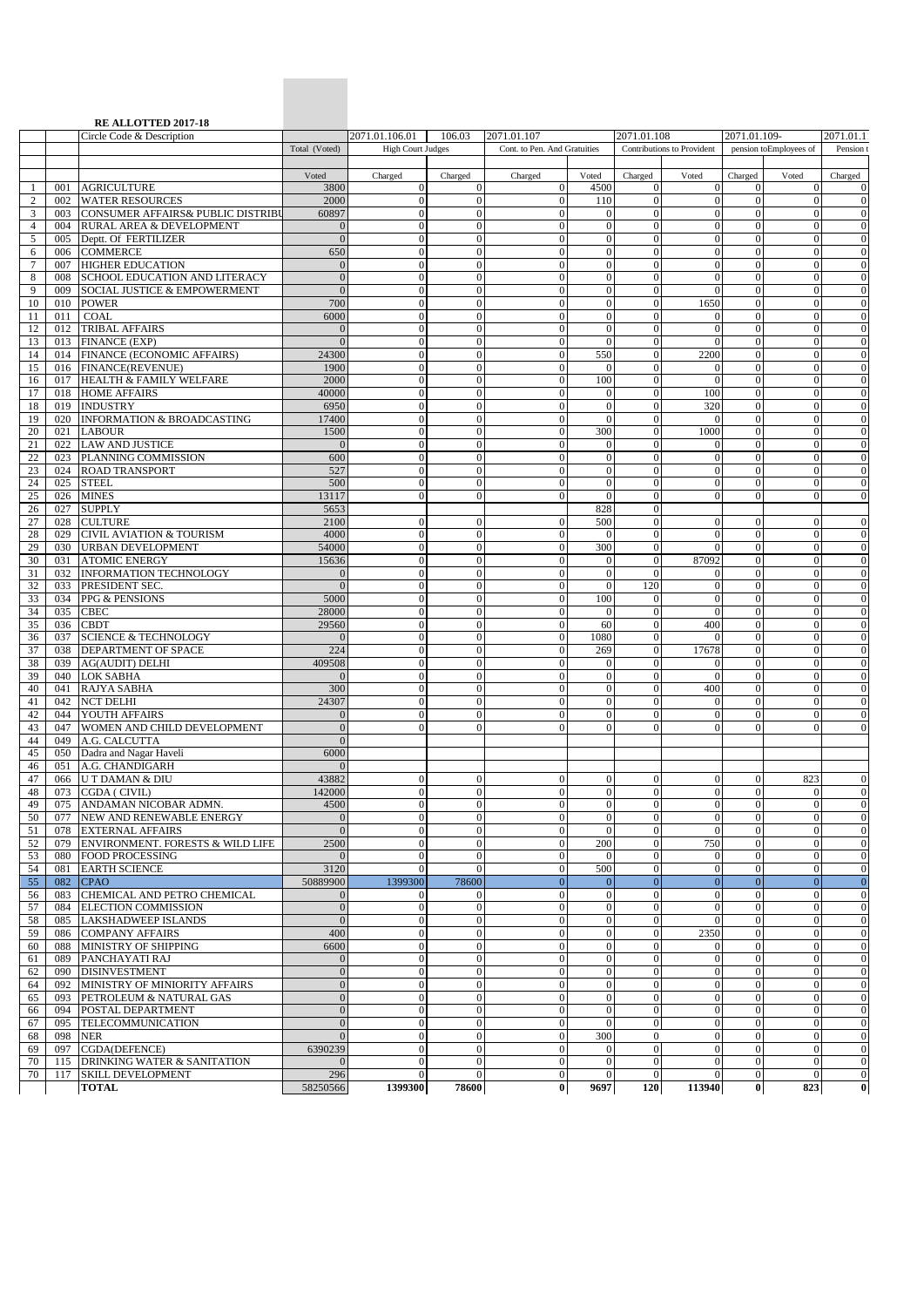|                   |            | <b>RE ALLOTTED 2017-18</b>                                  |                                  |                                  |                                      |                                                           |                                  |                                  |                                                   |                        |                                  |                       |
|-------------------|------------|-------------------------------------------------------------|----------------------------------|----------------------------------|--------------------------------------|-----------------------------------------------------------|----------------------------------|----------------------------------|---------------------------------------------------|------------------------|----------------------------------|-----------------------|
|                   |            | Circle Code & Description                                   | D Legislators                    | Pen. & other Retd.               | 2071.01.114.01                       | 2071.01.114.02- Pensions 4 Total<br>other reite. Benefits |                                  | 114                              | 2071.01.115.01                                    | Leave Encashment       | 2071.01.115.04<br>AIS            | 2071.01.115<br>Total  |
|                   |            |                                                             |                                  |                                  |                                      | President of India                                        |                                  |                                  |                                                   |                        |                                  |                       |
|                   |            |                                                             | Voted                            | Charged                          | Voted                                | Charged                                                   | Voted                            |                                  | Charged                                           | Voted                  | Voted                            | Voted                 |
| 1<br>$\mathbf{2}$ | 001<br>002 | <b>AGRICULTURE</b><br><b>WATER RESOURCES</b>                | $\boldsymbol{0}$<br>$\mathbf{0}$ | $\theta$<br>$\mathbf{0}$         | $\boldsymbol{0}$<br>$\overline{0}$   | $\overline{0}$<br>$\overline{0}$                          | $\mathbf{0}$<br>$\mathbf{0}$     | $\mathbf{0}$<br>$\overline{0}$   | $\theta$<br>$\theta$                              | 289350<br>560000       | $\Omega$<br>5000                 | 289350<br>565000      |
| 3                 | 003        | CONSUMER AFFAIRS& PUBLIC DISTRIBU                           | $\mathbf{0}$                     | $\mathbf{0}$                     | $\mathbf{0}$                         | $\Omega$                                                  | $\Omega$                         | $\overline{0}$                   | $\mathbf{0}$                                      | 74515                  | $\Omega$                         | 74515                 |
| $\overline{4}$    | 004        | RURAL AREA & DEVELOPMENT                                    | $\mathbf{0}$                     | $\boldsymbol{0}$                 | $\mathbf{0}$                         | $\Omega$                                                  | $\mathbf{0}$                     | $\overline{0}$                   | $\mathbf{0}$                                      | 24690                  | $\overline{0}$                   | 24690                 |
| 5                 | 005        | Deptt. Of FERTILIZER                                        | $\mathbf{0}$                     | $\mathbf{0}$                     | $\overline{0}$                       | $\Omega$                                                  | $\Omega$                         | $\overline{0}$                   | $\theta$                                          | 4000                   | 2000                             | 6000                  |
| 6<br>7            | 006<br>007 | <b>COMMERCE</b><br><b>HIGHER EDUCATION</b>                  | $\mathbf{0}$<br>$\mathbf{0}$     | $\boldsymbol{0}$<br>$\mathbf{0}$ | $\overline{0}$<br>$\overline{0}$     | $\overline{0}$<br>$\Omega$                                | $\mathbf{0}$<br>$\Omega$         | $\overline{0}$<br>$\mathbf{0}$   | $\mathbf{0}$<br>$\overline{0}$                    | 211537<br>60000        | 315<br>2930                      | 211852<br>62930       |
| 8                 | 008        | SCHOOL EDUCATION AND LITERACY                               | $\theta$                         | $\mathbf{0}$                     | $\overline{0}$                       | $\Omega$                                                  | $\mathbf{0}$                     | $\overline{0}$                   | $\mathbf{0}$                                      | 21200                  | $\Omega$                         | 21200                 |
| 9                 | 009        | SOCIAL JUSTICE & EMPOWERMENT                                | $\mathbf{0}$                     | $\mathbf{0}$                     | $\mathbf{0}$                         | $\overline{0}$                                            | $\theta$                         | $\mathbf{0}$                     | $\mathbf{0}$                                      | 18000                  | $\mathbf{0}$                     | 18000                 |
| 10                | 010        | <b>POWER</b>                                                | $\mathbf{0}$                     | $\mathbf{0}$                     | $\overline{0}$                       | $\overline{0}$                                            | $\mathbf{0}$                     | $\overline{0}$                   | $\theta$                                          | 60142                  | 5000                             | 65142                 |
| 11<br>12          | 011<br>012 | <b>COAL</b><br><b>TRIBAL AFFAIRS</b>                        | $\mathbf{0}$<br>$\overline{0}$   | $\mathbf{0}$<br>$\mathbf{0}$     | $\overline{0}$<br>$\overline{0}$     | $\overline{0}$<br>$\Omega$                                | $\mathbf{0}$<br>$\theta$         | $\overline{0}$<br>$\overline{0}$ | $\mathbf{0}$<br>$\overline{0}$                    | 15000<br>7500          | $\mathbf{0}$<br>$\Omega$         | 15000<br>7500         |
| 13                | 013        | <b>FINANCE (EXP)</b>                                        | $\mathbf{0}$                     | $\mathbf{0}$                     | $\overline{0}$                       | $\Omega$                                                  | $\mathbf{0}$                     | $\overline{0}$                   | $\theta$                                          | 15978                  | 2363                             | 18341                 |
| 14                | 014        | FINANCE (ECONOMIC AFFAIRS)                                  | $\mathbf{0}$                     | $\mathbf{0}$                     | $\overline{0}$                       | $\overline{0}$                                            | $\theta$                         | $\overline{0}$                   | $\theta$                                          | 65401                  | 10000                            | 75401                 |
| 15                | 016        | <b>FINANCE(REVENUE)</b>                                     | $\mathbf{0}$                     | $\boldsymbol{0}$                 | $\overline{0}$                       | $\Omega$                                                  | $\mathbf{0}$                     | $\overline{0}$                   | $\mathbf{0}$                                      | 131269                 | $\Omega$                         | 131269                |
| 16<br>17          | 017<br>018 | <b>HEALTH &amp; FAMILY WELFARE</b><br><b>HOME AFFAIRS</b>   | $\theta$<br>$\mathbf{0}$         | $\mathbf{0}$<br>$\mathbf{0}$     | $\overline{0}$<br>$\boldsymbol{0}$   | $\Omega$<br>$\overline{0}$                                | $\mathbf{0}$<br>$\overline{0}$   | $\overline{0}$<br>$\mathbf{0}$   | $\mathbf{0}$<br>$\theta$                          | 590000<br>6500000      | 2333<br>12000                    | 592333<br>6512000     |
| 18                | 019        | <b>INDUSTRY</b>                                             | $\mathbf{0}$                     | $\mathbf{0}$                     | $\overline{0}$                       | $\overline{0}$                                            | $\mathbf{0}$                     | $\overline{0}$                   | $\mathbf{0}$                                      | 162638                 | 6250                             | 168888                |
| 19                | 020        | <b>INFORMATION &amp; BROADCASTING</b>                       | $\mathbf{0}$                     | $\mathbf{0}$                     | $\mathbf{0}$                         | $\overline{0}$                                            | $\mathbf{0}$                     | $\mathbf{0}$                     | $\theta$                                          | 896278                 | $\overline{0}$                   | 896278                |
| 20                | 021        | <b>LABOUR</b>                                               | $\mathbf{0}$                     | $\mathbf{0}$                     | $\overline{0}$                       | $\Omega$                                                  | $\Omega$                         | $\overline{0}$                   | $\overline{0}$                                    | 176000                 | $\Omega$                         | 176000                |
| 21                | 022        | <b>LAW AND JUSTICE</b>                                      | $\theta$                         | $\mathbf{0}$                     | $\overline{0}$                       | $\Omega$                                                  | $\mathbf{0}$                     | $\overline{0}$<br>$\overline{0}$ | 54810                                             | 57862                  | 2400                             | 60262                 |
| 22<br>23          | 023<br>024 | PLANNING COMMISSION<br><b>ROAD TRANSPORT</b>                | $\mathbf{0}$<br>$\mathbf{0}$     | $\mathbf{0}$<br>$\mathbf{0}$     | $\mathbf{0}$<br>$\overline{0}$       | $\overline{0}$<br>$\overline{0}$                          | $\theta$<br>$\mathbf{0}$         | $\overline{0}$                   | $\mathbf{0}$<br>$\theta$                          | 192183<br>20036        | $\overline{0}$<br>$\overline{0}$ | 192183<br>20036       |
| 24                | 025        | <b>STEEL</b>                                                | $\theta$                         | $\mathbf{0}$                     | $\overline{0}$                       | $\Omega$                                                  | $\Omega$                         | $\overline{0}$                   | $\mathbf{0}$                                      | 10000                  | $\Omega$                         | 10000                 |
| 25                | 026        | <b>MINES</b>                                                | $\theta$                         | $\mathbf{0}$                     | $\overline{0}$                       | $\Omega$                                                  | $\mathbf{0}$                     | $\overline{0}$                   | $\boldsymbol{0}$                                  | 570488                 | $\Omega$                         | 570488                |
| 26                | 027        | <b>SUPPLY</b>                                               |                                  | $\mathbf{0}$                     | $\overline{0}$                       | $\overline{0}$                                            |                                  | $\overline{0}$<br>$\overline{0}$ |                                                   | 36640                  | $\overline{0}$                   | 36640<br>223151       |
| 27<br>28          | 028<br>029 | <b>CULTURE</b><br><b>CIVIL AVIATION &amp; TOURISM</b>       | $\mathbf{0}$<br>$\mathbf{0}$     | $\mathbf{0}$                     | $\overline{0}$                       | $\Omega$                                                  | $\mathbf{0}$<br>$\Omega$         | $\overline{0}$                   | $\mathbf{0}$<br>223151<br>$\overline{0}$<br>50000 |                        | 2500                             | 52500                 |
| 29                | 030        | URBAN DEVELOPMENT                                           | $\theta$                         | $\mathbf{0}$                     | $\overline{0}$                       | $\Omega$                                                  | $\mathbf{0}$                     | $\overline{0}$                   | $\mathbf{0}$                                      | 1190780                | 2340                             | 1193120               |
| 30                | 031        | <b>ATOMIC ENERGY</b>                                        | $\mathbf{0}$                     | $\mathbf{0}$                     | $\mathbf{0}$                         | $\Omega$                                                  | $\theta$                         | $\mathbf{0}$                     | $\theta$                                          | 1032826                | $\overline{0}$                   | 1032826               |
| 31                | 032<br>033 | <b>INFORMATION TECHNOLOGY</b><br>PRESIDENT SEC.             | $\mathbf{0}$<br>$\mathbf{0}$     | $\mathbf{0}$<br>$\mathbf{0}$     | $\overline{0}$<br>$\overline{0}$     | $\overline{0}$<br>$\overline{0}$                          | $\mathbf{0}$<br>$\mathbf{0}$     | $\overline{0}$<br>$\overline{0}$ | $\Omega$<br>9000                                  | 136976<br>$\mathbf{0}$ | $\overline{0}$<br>$\Omega$       | 136976<br>$\theta$    |
| 32<br>33          | 034        | PPG & PENSIONS                                              | $\overline{0}$                   | $\mathbf{0}$                     | $\overline{0}$                       | $\Omega$                                                  | $\overline{0}$                   | $\overline{0}$                   | 35000                                             | 250000                 | 16000                            | 266000                |
| 34                | 035        | <b>CBEC</b>                                                 | $\mathbf{0}$                     | $\mathbf{0}$                     | $\overline{0}$                       | $\Omega$                                                  | $\overline{0}$                   | $\overline{0}$                   | $\overline{0}$                                    | 1600000                | $\overline{0}$                   | 1600000               |
| 35                | 036        | <b>CBDT</b>                                                 | $\mathbf{0}$                     | $\mathbf{0}$                     | $\overline{0}$                       | $\overline{0}$                                            | $\theta$                         | $\overline{0}$                   | $\theta$                                          | 1191233                | $\overline{0}$                   | 1191233               |
| 36<br>37          | 037<br>038 | <b>SCIENCE &amp; TECHNOLOGY</b><br>DEPARTMENT OF SPACE      | $\mathbf{0}$<br>$\theta$         | $\mathbf{0}$<br>$\mathbf{0}$     | $\overline{0}$<br>$\overline{0}$     | $\overline{0}$<br>$\Omega$                                | $\mathbf{0}$<br>$\mathbf{0}$     | $\overline{0}$<br>$\overline{0}$ | $\mathbf{0}$<br>$\mathbf{0}$                      | 230127<br>412969       | $\overline{0}$<br>$\overline{0}$ | 230127<br>412969      |
| 38                | 039        | <b>AG(AUDIT) DELHI</b>                                      | $\mathbf{0}$                     | $\mathbf{0}$                     | $\boldsymbol{0}$                     | $\Omega$                                                  | $\overline{0}$                   | $\mathbf{0}$                     | 68538                                             | 1280963                | $\overline{0}$                   | 1280963               |
| 39                | 040        | <b>LOK SABHA</b>                                            | $\mathbf{0}$                     | $\mathbf{0}$                     | $\overline{0}$                       | $\overline{0}$                                            | $\mathbf{0}$                     | $\mathbf{0}$                     | $\overline{0}$                                    | 54109                  | $\overline{0}$                   | 54109                 |
| 40                | 041        | RAJYA SABHA                                                 | $\mathbf{0}$                     | $\mathbf{0}$                     | $\mathbf{0}$                         | $\overline{0}$                                            | $\mathbf{0}$                     | $\mathbf{0}$                     | $\overline{0}$                                    | 27500                  | $\overline{0}$                   | 27500                 |
| 41<br>42          | 042<br>044 | <b>NCT DELHI</b><br>YOUTH AFFAIRS                           | $\mathbf{0}$<br>$\mathbf{0}$     | $\mathbf{0}$<br>$\mathbf{0}$     | $\overline{0}$<br>$\overline{0}$     | $\Omega$<br>$\Omega$                                      | $\theta$<br>$\theta$             | $\overline{0}$<br>$\mathbf{0}$   | $\overline{0}$<br>$\Omega$                        | 1873938<br>7500        | $\Omega$<br>2300                 | 1873938<br>9800       |
| 43                | 047        | WOMEN AND CHILD DEVELOPMENT                                 | $\theta$                         | $\mathbf{0}$                     | $\overline{0}$                       | $\Omega$                                                  | $\Omega$                         | $\mathbf{0}$                     | $\Omega$                                          | 10000                  | $\Omega$                         | 10000                 |
| 44                | 049        | A.G. CALCUTTA                                               |                                  |                                  |                                      |                                                           |                                  | $\overline{0}$                   |                                                   |                        |                                  | $\mathbf{0}$          |
| 45                | 050        | Dadra and Nagar Haveli                                      |                                  |                                  |                                      |                                                           |                                  | $\mathbf{0}$                     |                                                   | 45000                  |                                  | 45000                 |
| 46<br>47          | 066        | 051 A.G. CHANDIGARH<br><b>UT DAMAN &amp; DIU</b>            | 299                              | $\mathbf{0}$                     | $\overline{0}$                       | $\overline{0}$                                            | $\mathbf{0}$                     | $\boldsymbol{0}$<br>$\mathbf{0}$ | $\overline{0}$                                    | 43244                  | 100                              | $\mathbf{0}$<br>43344 |
| 48                | 073        | CGDA (CIVIL)                                                | $\theta$                         | $\boldsymbol{0}$                 | $\boldsymbol{0}$                     | $\overline{0}$                                            | $\mathbf{0}$                     | $\mathbf{0}$                     | $\boldsymbol{0}$                                  | 131726                 | $\overline{0}$                   | 131726                |
| 49                | 075        | ANDAMAN NICOBAR ADMN.                                       | $\mathbf{0}$                     | $\boldsymbol{0}$                 | $\boldsymbol{0}$                     | $\Omega$                                                  | $\Omega$                         | $\mathbf{0}$                     | $\boldsymbol{0}$                                  | 300000                 | $\overline{0}$                   | 300000                |
| 50                | 077        | NEW AND RENEWABLE ENERGY                                    | $\mathbf{0}$                     | $\mathbf{0}$                     | $\overline{0}$                       | $\Omega$                                                  | $\mathbf{0}$                     | $\overline{0}$                   | $\mathbf{0}$                                      | 10533                  | $\overline{0}$                   | 10533                 |
| 51<br>52          | 078<br>079 | <b>EXTERNAL AFFAIRS</b><br>ENVIRONMENT. FORESTS & WILD LIFE | $\mathbf{0}$<br>$\mathbf{0}$     | $\mathbf{0}$<br>$\mathbf{0}$     | $\boldsymbol{0}$<br>$\boldsymbol{0}$ | $\overline{0}$<br>$\overline{0}$                          | $\boldsymbol{0}$<br>$\mathbf{0}$ | $\mathbf{0}$<br>$\mathbf{0}$     | $\mathbf{0}$<br>$\overline{0}$                    | 180000<br>89000        | $\overline{0}$<br>7500           | 180000<br>96500       |
| 53                | 080        | <b>FOOD PROCESSING</b>                                      | $\mathbf{0}$                     | $\boldsymbol{0}$                 | $\boldsymbol{0}$                     | $\overline{0}$                                            | $\mathbf{0}$                     | $\mathbf{0}$                     | $\overline{0}$                                    | 10000                  | 3000                             | 13000                 |
| 54                | 081        | <b>EARTH SCIENCE</b>                                        | $\mathbf{0}$                     | $\mathbf{0}$                     | $\overline{0}$                       | $\Omega$                                                  | $\overline{0}$                   | $\overline{0}$                   | $\overline{0}$                                    | 210000                 | $\Omega$                         | 210000                |
| 55                | 082        | <b>CPAO</b>                                                 | 670000                           | 3500                             | $\mathbf{0}$                         | 21500                                                     | $\mathbf{0}$                     | 25000                            | $\overline{0}$                                    | $\overline{0}$         | 250000                           | 250000                |
| 56<br>57          | 083<br>084 | CHEMICAL AND PETRO CHEMICAL<br>ELECTION COMMISSION          | $\mathbf{0}$<br>$\mathbf{0}$     | $\mathbf{0}$<br>$\boldsymbol{0}$ | $\overline{0}$<br>$\boldsymbol{0}$   | $\overline{0}$<br>$\overline{0}$                          | $\mathbf{0}$<br>$\mathbf{0}$     | $\mathbf{0}$<br>$\mathbf{0}$     | $\mathbf{0}$<br>$\boldsymbol{0}$                  | 10550<br>6000          | 2381<br>$\overline{0}$           | 12931<br>6000         |
| 58                | 085        | LAKSHADWEEP ISLANDS                                         | $\mathbf{0}$                     | $\boldsymbol{0}$                 | $\overline{0}$                       | $\overline{0}$                                            | $\mathbf{0}$                     | $\overline{0}$                   | $\boldsymbol{0}$                                  | 65000                  | $\Omega$                         | 65000                 |
| 59                | 086        | <b>COMPANY AFFAIRS</b>                                      | $\mathbf{0}$                     | $\mathbf{0}$                     | $\boldsymbol{0}$                     | $\overline{0}$                                            | $\overline{0}$                   | $\mathbf{0}$                     | $\mathbf{0}$                                      | 42680                  | 2263                             | 44943                 |
| 60                | 088        | MINISTRY OF SHIPPING                                        | $\mathbf{0}$                     | $\boldsymbol{0}$                 | $\overline{0}$                       | $\overline{0}$                                            | $\theta$                         | $\mathbf{0}$                     | $\mathbf{0}$                                      | 54475                  | $\overline{0}$                   | 54475                 |
| 61<br>62          | 089<br>090 | PANCHAYATI RAJ<br><b>DISINVESTMENT</b>                      | $\mathbf{0}$<br>$\boldsymbol{0}$ | $\mathbf{0}$<br>$\boldsymbol{0}$ | $\mathbf{0}$<br>$\overline{0}$       | $\overline{0}$<br>$\overline{0}$                          | $\mathbf{0}$<br>$\overline{0}$   | $\mathbf{0}$<br>$\mathbf{0}$     | $\mathbf{0}$<br>$\boldsymbol{0}$                  | 4145<br>1600           | $\mathbf{0}$<br>$\overline{0}$   | 4145<br>1600          |
| 64                | 092        | MINISTRY OF MINIORITY AFFAIRS                               | $\boldsymbol{0}$                 | $\mathbf{0}$                     | $\overline{0}$                       | $\overline{0}$                                            | $\overline{0}$                   | $\mathbf{0}$                     | $\mathbf{0}$                                      | 5400                   | 2250                             | 7650                  |
| 65                | 093        | PETROLEUM & NATURAL GAS                                     | $\boldsymbol{0}$                 | $\mathbf{0}$                     | $\boldsymbol{0}$                     | $\overline{0}$                                            | $\overline{0}$                   | $\mathbf{0}$                     | $\mathbf{0}$                                      | 9136                   | $\mathbf{0}$                     | 9136                  |
| 66                | 094        | POSTAL DEPARTMENT                                           | $\mathbf{0}$                     | $\mathbf{0}$                     | $\overline{0}$                       | $\overline{0}$                                            | $\mathbf{0}$                     | $\mathbf{0}$                     | $\overline{0}$                                    | $\overline{0}$         | $\overline{0}$                   | $\mathbf{0}$          |
| 67                | 095        | TELECOMMUNICATION                                           | $\mathbf{0}$                     | $\boldsymbol{0}$                 | $\boldsymbol{0}$<br>$\mathbf{0}$     | $\overline{0}$<br>$\Omega$                                | $\Omega$<br>$\mathbf{0}$         | $\mathbf{0}$                     | $\mathbf{0}$<br>$\mathbf{0}$                      | 75000                  | $\overline{0}$<br>$\overline{0}$ | 75000                 |
| 68<br>69          | 098<br>097 | <b>NER</b><br>CGDA(DEFENCE)                                 | $\mathbf{0}$<br>$\mathbf{0}$     | $\boldsymbol{0}$<br>$\mathbf{0}$ | $\boldsymbol{0}$                     | $\overline{0}$                                            | $\theta$                         | $\mathbf{0}$<br>$\overline{0}$   | 558                                               | 10000<br>995250        | $\overline{0}$                   | 10000<br>995250       |
| 70                | 115        | DRINKING WATER & SANITATION                                 | $\mathbf{0}$                     | $\mathbf{0}$                     | $\boldsymbol{0}$                     | $\overline{0}$                                            | $\mathbf{0}$                     | $\mathbf{0}$                     | $\overline{0}$                                    | 1909                   | $\overline{0}$                   | 1909                  |
| 70                | 117        | SKILL DEVELOPMENT                                           | $\Omega$                         | $\mathbf{0}$                     | $\boldsymbol{0}$                     | $\Omega$                                                  | $\mathbf{0}$                     | $\overline{0}$                   | $\overline{0}$                                    | 42121                  | $\Omega$                         | 42121                 |
|                   |            | <b>TOTAL</b>                                                | 670299                           | 3500                             | $\bf{0}$                             | 21500                                                     | $\bf{0}$                         | 25000                            | 167906                                            | 22685548               | 341225                           | 23026773              |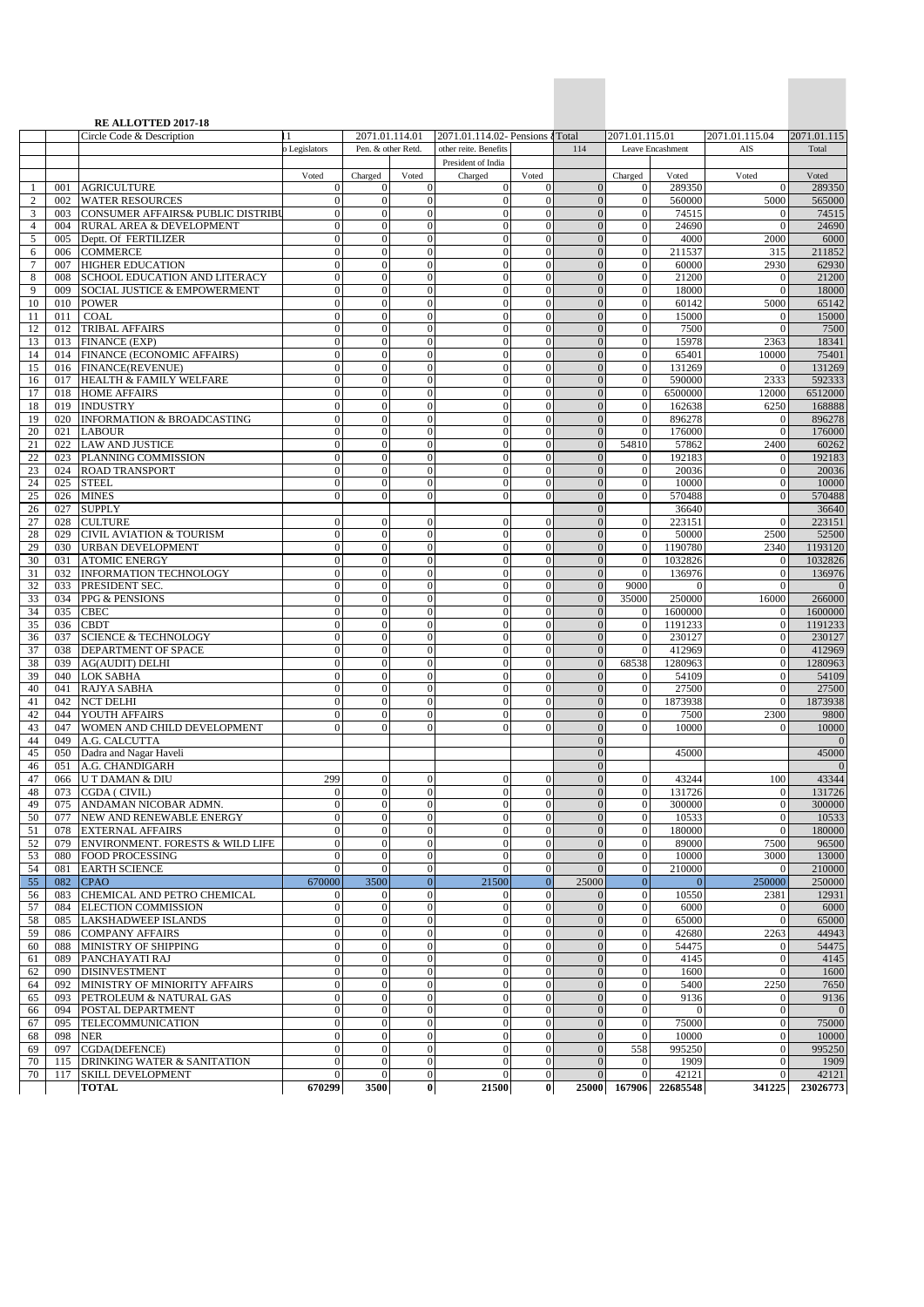## **RE ALLOTTED 2017-18**

|                |     | <b>NE ALLOTTED 2017-10</b><br>Circle Code & Description | 2071.01.116                  |                       | 2071.01.117           |                                                   |                            | 2071.01.200                  |                |                                    | 2071.01.200.08               |                          | 2071.01.800.01-              |                    |
|----------------|-----|---------------------------------------------------------|------------------------------|-----------------------|-----------------------|---------------------------------------------------|----------------------------|------------------------------|----------------|------------------------------------|------------------------------|--------------------------|------------------------------|--------------------|
|                |     |                                                         |                              |                       |                       | Ex-Gratia Payment Govt. Contr. for defined Contr. |                            | Other Pen. (Ex-gratia        | 200.03         | 200.02                             | 200.05                       | 200.08                   | Other Expenditure            |                    |
|                |     |                                                         |                              |                       |                       |                                                   |                            |                              |                |                                    |                              |                          |                              |                    |
|                |     |                                                         | Charged                      | Voted                 | Charged               | Voted                                             | Charged                    | Voted                        | Voted          | Voted                              | Voted                        | Voted                    | Charged                      | Voted              |
| $\mathbf{1}$   | 001 | <b>AGRICULTURE</b>                                      | $\mathbf{0}$                 | $\Omega$              | $\Omega$              | 72402                                             | $\mathbf{0}$               | $\theta$                     |                | $\boldsymbol{0}$                   | $\mathbf{0}$                 | $\mathbf{0}$             | $\theta$                     | $\mathbf{0}$       |
| $\overline{c}$ | 002 | <b>WATER RESOURCES</b>                                  | $\mathbf{0}$                 | $\Omega$              | $\mathbf{0}$          | 130000                                            | $\boldsymbol{0}$           | $\theta$                     |                | $\mathbf{0}$                       | $\mathbf{0}$                 | $\mathbf{0}$             | $\mathbf{0}$                 | $\mathbf{0}$       |
| 3              | 003 | CONSUMER AFFAIRS& PUBLIC DISTRIBU                       | $\mathbf{0}$                 | 335                   | $\mathbf{0}$          | 21670                                             | $\mathbf{0}$               | $\mathbf{0}$                 | $\overline{0}$ | $\boldsymbol{0}$                   | $\mathbf{0}$                 | $\mathbf{0}$             | $\overline{0}$               | $\mathbf{0}$       |
| $\overline{4}$ | 004 | RURAL AREA & DEVELOPMENT                                | $\mathbf{0}$                 | $\Omega$              | $\overline{0}$        | 9643                                              | $\mathbf{0}$               | $\overline{0}$               |                | $\overline{0}$                     | $\mathbf{0}$                 | $\mathbf{0}$             | $\mathbf{0}$                 | $\boldsymbol{0}$   |
| 5              | 005 | Deptt. Of FERTILIZER                                    | $\mathbf{0}$                 | $\overline{0}$        | $\mathbf{0}$          | 4000                                              | $\mathbf{0}$               | $\boldsymbol{0}$             | $\mathbf{0}$   | $\mathbf{0}$                       | $\mathbf{0}$                 | $\mathbf{0}$             | $\mathbf{0}$                 | $\mathbf{0}$       |
| 6              | 006 | <b>COMMERCE</b>                                         | $\mathbf{0}$                 | $\theta$              | $\mathbf{0}$          | 37196                                             | $\mathbf{0}$               | $\mathbf{0}$                 | $\overline{0}$ | $\mathbf{0}$                       | $\mathbf{0}$                 | $\mathbf{0}$             | $\mathbf{0}$                 | $\overline{0}$     |
| $\tau$         | 007 | <b>HIGHER EDUCATION</b>                                 | $\mathbf{0}$                 | $\theta$              | $\mathbf{0}$          | 35000                                             | $\boldsymbol{0}$           | $\mathbf{0}$                 | $\mathbf{0}$   | $\boldsymbol{0}$                   | $\mathbf{0}$                 | $\mathbf{0}$             | $\mathbf{0}$                 | $\boldsymbol{0}$   |
| 8              | 008 | SCHOOL EDUCATION AND LITERACY                           | $\boldsymbol{0}$             | $\Omega$              | $\overline{0}$        | 1990                                              | $\mathbf{0}$               | $\overline{0}$               | $\overline{0}$ | $\mathbf{0}$                       | $\overline{0}$               | $\mathbf{0}$             | $\Omega$                     | $\overline{0}$     |
| 9              | 009 | SOCIAL JUSTICE & EMPOWERMENT                            | $\mathbf{0}$                 | $\Omega$              | $\mathbf{0}$          | 6000                                              | $\mathbf{0}$               | $\overline{0}$               | $\overline{0}$ | $\mathbf{0}$                       | $\mathbf{0}$                 | $\mathbf{0}$             | $\theta$                     | $\mathbf{0}$       |
| 10             | 010 | <b>POWER</b>                                            | $\boldsymbol{0}$             | $\theta$              | $\mathbf{0}$          | 32249                                             | $\boldsymbol{0}$           | $\mathbf{0}$                 | $\overline{0}$ | $\boldsymbol{0}$                   | $\mathbf{0}$                 | $\boldsymbol{0}$         | $\mathbf{0}$                 | $\boldsymbol{0}$   |
| 11             | 011 | <b>COAL</b>                                             | $\mathbf{0}$                 | $\theta$              | $\mathbf{0}$          | 4500                                              | $\mathbf{0}$               | $\overline{0}$               | $\mathbf{0}$   | $\boldsymbol{0}$                   | $\mathbf{0}$                 | $\mathbf{0}$             | $\mathbf{0}$                 | $\mathbf{0}$       |
| 12             | 012 | <b>TRIBAL AFFAIRS</b>                                   | $\Omega$                     | $\Omega$              | $\mathbf{0}$          | 3000                                              | $\mathbf{0}$               | $\Omega$                     | $\Omega$       | $\boldsymbol{0}$                   | $\Omega$                     | $\mathbf{0}$             | $\Omega$                     | $\mathbf{0}$       |
| 13             | 013 | <b>FINANCE (EXP)</b>                                    | $\theta$                     | $\mathbf{0}$          | $\mathbf{0}$          | 13766                                             | $\mathbf{0}$               | $\overline{0}$               | $\mathbf{0}$   | $\boldsymbol{0}$                   | $\theta$                     | $\mathbf{0}$             | $\overline{0}$               | $\mathbf{0}$       |
| 14             |     | 014 FINANCE (ECONOMIC AFFAIRS)                          | $\mathbf{0}$                 | $\theta$              | $\mathbf{0}$          | 28399                                             | $\mathbf{0}$               | $\overline{0}$               | $\overline{0}$ | 3                                  | $\mathbf{0}$                 | $\mathbf{0}$             | $\Omega$                     | $\mathbf{0}$       |
| 15             |     | 016 FINANCE(REVENUE)                                    | $\mathbf{0}$                 | $\theta$              | $\mathbf{0}$          | 45043                                             | $\mathbf{0}$               | $\mathbf{0}$                 |                | $\boldsymbol{0}$                   | $\mathbf{0}$                 | $\mathbf{0}$             | $\mathbf{0}$                 | $\mathbf{0}$       |
| 16             |     | 017 HEALTH & FAMILY WELFARE                             | $\overline{0}$               | $\Omega$              | $\overline{0}$        | 350000                                            | $\Omega$                   | $\Omega$                     |                | $\mathbf{0}$                       | $\mathbf{0}$                 | $\Omega$                 | $\Omega$                     | $\theta$           |
| 17             |     | 018 HOME AFFAIRS                                        | $\theta$                     | $\Omega$              | $\mathbf{0}$          | 15000000                                          | $\mathbf{0}$               | $\overline{0}$               |                | $\mathbf{0}$                       | $\Omega$                     | $\Omega$                 | $\Omega$                     | $\mathbf{0}$       |
| 18             |     | 019 INDUSTRY                                            | $\mathbf{0}$                 | $\overline{0}$        | $\mathbf{0}$          | 32720                                             | $\boldsymbol{0}$           | $\mathbf{0}$                 | $\mathbf{0}$   | $\boldsymbol{0}$                   | $\mathbf{0}$                 | $\mathbf{0}$             | $\mathbf{0}$                 | $\overline{0}$     |
| 19             |     | 020 INFORMATION & BROADCASTING                          | $\mathbf{0}$                 | $\theta$              | $\mathbf{0}$          | 38365                                             | $\mathbf{0}$               | $\overline{0}$               |                | $\boldsymbol{0}$                   | $\mathbf{0}$                 | $\mathbf{0}$             | $\mathbf{0}$                 | $\mathbf{0}$       |
| 20             | 021 | <b>LABOUR</b>                                           | $\mathbf{0}$                 | $\theta$              | $\theta$              | 53000                                             | $\mathbf{0}$               | $\overline{0}$               |                | $\mathbf{0}$                       | $\overline{0}$               | $\mathbf{0}$             | $\overline{0}$               | $\mathbf{0}$       |
| 21             | 022 | <b>LAW AND JUSTICE</b>                                  | $\mathbf{0}$                 | $\Omega$              | 46313                 | 34591                                             | $\mathbf{0}$               | $\overline{0}$               | $\overline{0}$ | $\boldsymbol{0}$                   | $\overline{0}$               | $\mathbf{0}$             | $\overline{0}$               |                    |
| 22             |     | 023 PLANNING COMMISSION                                 | $\mathbf{0}$                 | $\overline{0}$        | $\theta$              | 85888                                             | $\mathbf{0}$               | $\mathbf{0}$                 |                | $\mathbf{0}$                       | $\mathbf{0}$                 | $\mathbf{0}$             | $\theta$                     | $\boldsymbol{0}$   |
| 23             |     | 024 ROAD TRANSPORT                                      | $\mathbf{0}$                 | $\overline{0}$        | $\theta$              | 13413                                             | $\mathbf{0}$               | $\overline{0}$               | $\mathbf{0}$   | $\mathbf{0}$                       | $\mathbf{0}$                 | $\mathbf{0}$             | $\theta$                     | $\mathbf{0}$       |
| 24             | 025 | <b>STEEL</b>                                            | $\boldsymbol{0}$             | $\theta$              | $\theta$              | 2500                                              | $\boldsymbol{0}$           | $\overline{0}$               |                | $\mathbf{0}$                       | $\mathbf{0}$                 | $\mathbf{0}$             | $\mathbf{0}$                 | $\mathbf{0}$       |
| 25             | 026 | <b>MINES</b>                                            | $\mathbf{0}$                 | $\mathbf{0}$          | $\theta$              | 196186                                            | $\mathbf{0}$               | $\overline{0}$               |                | $\mathbf{0}$                       | $\mathbf{0}$                 | $\mathbf{0}$             | $\Omega$                     | $\mathbf{0}$       |
| 26             | 027 | <b>SUPPLY</b>                                           |                              |                       |                       | 6687                                              |                            |                              |                |                                    |                              |                          |                              |                    |
| 27             | 028 | <b>CULTURE</b>                                          | $\mathbf{0}$                 | $\theta$              | $\theta$              | $\Omega$                                          | $\mathbf{0}$               | $\theta$                     | $\overline{0}$ | $\theta$                           | $\mathbf{0}$                 | $\mathbf{0}$             | $\theta$                     | $\mathbf{0}$       |
| 28             | 029 | <b>CIVIL AVIATION &amp; TOURISM</b>                     | $\boldsymbol{0}$             | $\theta$              | $\mathbf{0}$          | 44000                                             | $\boldsymbol{0}$           | $\boldsymbol{0}$             |                | $\mathbf{0}$                       | $\mathbf{0}$                 | $\mathbf{0}$             | $\theta$                     | $\boldsymbol{0}$   |
| 29             | 030 | <b>URBAN DEVELOPMENT</b>                                | $\mathbf{0}$                 | $\Omega$              | $\overline{0}$        | 181210                                            | $\mathbf{0}$               | $\overline{0}$               | $\mathbf{0}$   | $\boldsymbol{0}$                   | $\overline{0}$               | $\mathbf{0}$             | $\overline{0}$               | $\overline{0}$     |
| 30             |     | 031 ATOMIC ENERGY                                       | $\mathbf{0}$                 | $\overline{0}$        | $\theta$              | 709411                                            | $\overline{0}$             | $\mathbf{0}$                 |                | $\boldsymbol{0}$                   | $\mathbf{0}$                 | $\mathbf{0}$             | $\Omega$                     | $\boldsymbol{0}$   |
| 31             |     | 032 INFORMATION TECHNOLOGY                              | $\mathbf{0}$                 | $\theta$              | $\mathbf{0}$          | 93582                                             | $\mathbf{0}$               | $\overline{0}$               | $\mathbf{0}$   | $\boldsymbol{0}$                   | $\mathbf{0}$                 | $\mathbf{0}$             | $\Omega$                     | $\overline{0}$     |
| 32             | 033 | PRESIDENT SEC.                                          | $\mathbf{0}$                 | $\theta$              | 11000                 | $\overline{0}$                                    | $\mathbf{0}$               | $\overline{0}$               | $\mathbf{0}$   | $\boldsymbol{0}$                   | $\mathbf{0}$                 | $\mathbf{0}$             | $\mathbf{0}$                 | $\mathbf{0}$       |
| 33             | 034 | PPG & PENSIONS                                          | $\overline{0}$               | $\theta$              | 20000                 | 270000                                            | $\mathbf{0}$               | $\Omega$                     |                | $\boldsymbol{0}$                   | $\mathbf{0}$                 | $\mathbf{0}$             | $\Omega$                     | $\mathbf{0}$       |
| 34             | 035 | <b>CBEC</b>                                             | $\theta$                     | $\theta$              | $\mathbf{0}$          | 1152000                                           | $\mathbf{0}$               | $\overline{0}$               |                | $\boldsymbol{0}$                   | $\theta$                     | $\mathbf{0}$             | $\overline{0}$               | $\theta$           |
| 35             | 036 | <b>CBDT</b>                                             | $\Omega$                     | $\overline{0}$        | $\mathbf{0}$          | 661077                                            | $\mathbf{0}$               | $\overline{0}$               | $\Omega$       | $\boldsymbol{0}$                   | $\Omega$                     | $\mathbf{0}$             | $\Omega$                     | $\overline{0}$     |
| 36             | 037 | <b>SCIENCE &amp; TECHNOLOGY</b>                         | $\mathbf{0}$                 | $\theta$              | $\theta$              | 58023                                             | $\mathbf{0}$               | $\mathbf{0}$                 |                | $\boldsymbol{0}$                   | $\mathbf{0}$                 | $\mathbf{0}$             | $\mathbf{0}$                 | $\mathbf{0}$       |
| 37             | 038 | DEPARTMENT OF SPACE                                     | $\overline{0}$               | $\Omega$              | $\Omega$              | 551579                                            | $\Omega$                   | $\Omega$                     |                | $\mathbf{0}$                       | $\theta$                     | $\Omega$                 | $\Omega$                     |                    |
| 38             | 039 | <b>AG(AUDIT) DELHI</b>                                  | $\theta$                     | $\mathbf{0}$          | 20415                 | 833838                                            | $\mathbf{0}$               | $\overline{0}$               |                | $\mathbf{0}$                       | $\theta$                     | $\mathbf{0}$             | $\mathbf{0}$                 | $\mathbf{0}$       |
| 39             | 040 | <b>LOK SABHA</b>                                        | $\mathbf{0}$                 | $\overline{0}$        | $\theta$              | 54207                                             | $\boldsymbol{0}$           | $\boldsymbol{0}$             | $\Omega$       | $\mathbf{0}$                       | $\mathbf{0}$                 | $\mathbf{0}$             | $\mathbf{0}$                 | $\overline{0}$     |
| 40             | 041 | <b>RAJYA SABHA</b>                                      | $\mathbf{0}$                 | $\theta$              | $\theta$              | 21000                                             | $\mathbf{0}$               | $\overline{0}$               |                | $\mathbf{0}$                       | $\mathbf{0}$                 | $\mathbf{0}$             | $\mathbf{0}$                 | $\mathbf{0}$       |
| 41             | 042 | <b>NCT DELHI</b>                                        | $\mathbf{0}$                 | $\theta$              | $\mathbf{0}$          | 1864975                                           | $\mathbf{0}$               | $\overline{0}$               |                | $\boldsymbol{0}$                   | $\mathbf{0}$                 | $\mathbf{0}$             | $\Omega$                     | $\mathbf{0}$       |
| 42             | 044 | YOUTH AFFAIRS                                           | $\overline{0}$               | $\Omega$              | $\overline{0}$        | 3569                                              | $\mathbf{0}$               | $\overline{0}$               | $\mathbf{0}$   | $\mathbf{0}$                       | $\overline{0}$               | $\mathbf{0}$             | $\overline{0}$               | $\overline{0}$     |
| 43             | 047 | WOMEN AND CHILD DEVELOPMENT                             | $\Omega$                     | $\Omega$              |                       | 170                                               | $\mathbf{0}$               | $\Omega$                     | $\overline{0}$ | $\mathbf{0}$                       | $\Omega$                     | $\Omega$                 | $\Omega$                     | $\mathbf{0}$       |
| 44             |     | 049 A.G. CALCUTTA                                       |                              |                       |                       |                                                   |                            |                              |                |                                    |                              |                          |                              |                    |
| 45             |     | 050 Dadra and Nagar Haveli                              |                              |                       |                       | 30000                                             |                            |                              |                |                                    |                              |                          |                              |                    |
| 46             | 051 | A.G. CHANDIGARH                                         |                              |                       |                       |                                                   |                            |                              |                |                                    |                              |                          |                              |                    |
| 47             | 066 | U T DAMAN & DIU                                         | $\mathbf{0}$                 | $\overline{0}$        | $\theta$              | 42300                                             | $\mathbf{0}$               | $\mathbf{0}$                 |                | $\mathbf{0}$                       | $\mathbf{0}$                 | $\mathbf{0}$             | $\mathbf{0}$                 | $\mathbf{0}$       |
| 48             |     | 073 CGDA (CIVIL)                                        | $\mathbf{0}$                 | $\theta$              | $\mathbf{0}$          | 41000                                             | $\mathbf{0}$               | $\mathbf{0}$                 | $\mathbf{0}$   | $\mathbf{0}$                       | $\mathbf{0}$                 | $\mathbf{0}$             | $\mathbf{0}$                 | $\boldsymbol{0}$   |
| 49             |     | 075 ANDAMAN NICOBAR ADMN.                               | $\mathbf{0}$                 | $\theta$              | $\mathbf{0}$          | 325000                                            | $\mathbf{0}$               | $\mathbf{0}$                 |                | $\boldsymbol{0}$                   | $\mathbf{0}$                 | $\mathbf{0}$             | $\theta$                     | $\boldsymbol{0}$   |
| 50             |     | 077 NEW AND RENEWABLE ENERGY                            | $\overline{0}$               | $\Omega$              | $\overline{0}$        | 10099                                             | $\Omega$                   | $\Omega$                     |                | $\overline{0}$                     | $\overline{0}$               | $\mathbf{0}$             | $\overline{0}$               | $\Omega$           |
| 51             |     | 078 EXTERNAL AFFAIRS                                    | $\mathbf{0}$                 | $\overline{0}$        | $\mathbf{0}$          | 91840                                             | $\mathbf{0}$               | $\mathbf{0}$                 | $\mathbf{0}$   | $\mathbf{0}$                       | $\mathbf{0}$                 | $\mathbf{0}$             | $\mathbf{0}$                 | $\boldsymbol{0}$   |
| 52             |     | 079 ENVIRONMENT. FORESTS & WILD LIFE                    | $\mathbf{0}$                 | $\overline{0}$        | $\theta$              | 38000                                             | $\mathbf{0}$               | $\mathbf{0}$                 | $\mathbf{0}$   | $\mathbf{0}$                       | $\theta$                     | $\mathbf{0}$             | $\overline{0}$               | $\mathbf{0}$       |
| 53             |     | 080 FOOD PROCESSING                                     | $\mathbf{0}$                 | $\overline{0}$        | $\mathbf{0}$          | 2500                                              | $\mathbf{0}$               | $\mathbf{0}$                 |                | $\mathbf{0}$                       | $\boldsymbol{0}$             | $\boldsymbol{0}$         | $\mathbf{0}$                 | $\mathbf{0}$       |
| 54             | 081 | <b>EARTH SCIENCE</b>                                    | $\boldsymbol{0}$             | $\overline{0}$        | $\mathbf{0}$          | 30000                                             | $\boldsymbol{0}$           | $\overline{0}$               |                | $\boldsymbol{0}$                   | $\mathbf{0}$                 | $\mathbf{0}$             | $\overline{0}$               | $\mathbf{0}$       |
| 55             | 082 | <b>CPAO</b>                                             | $\boldsymbol{0}$             | $\mathbf{0}$          | $\overline{0}$        | $\overline{0}$                                    | $\boldsymbol{0}$           | $\overline{0}$               | $\overline{0}$ | $\boldsymbol{0}$                   | $\boldsymbol{0}$             | $\boldsymbol{0}$         | $\mathbf{0}$                 | $\overline{0}$     |
| 56             | 083 | CHEMICAL AND PETRO CHEMICAL                             | $\mathbf{0}$                 | $\theta$              | $\mathbf{0}$          | 4600                                              | $\boldsymbol{0}$           | $\theta$                     | $\overline{0}$ | $\mathbf{0}$                       | $\mathbf{0}$                 | $\boldsymbol{0}$         | $\theta$                     | $\boldsymbol{0}$   |
| 57             | 084 | <b>ELECTION COMMISSION</b>                              | $\boldsymbol{0}$             | $\mathbf{0}$          | $\mathbf{0}$          | 9200                                              | $\boldsymbol{0}$           | $\mathbf{0}$                 | $\mathbf{0}$   | $\mathbf{0}$                       | $\mathbf{0}$                 | $\mathbf{0}$             | $\mathbf{0}$                 | $\mathbf{0}$       |
| 58             | 085 | <b>LAKSHADWEEP ISLANDS</b>                              | $\boldsymbol{0}$             | $\overline{0}$        | $\overline{0}$        | 30000                                             | $\mathbf{0}$               | $\Omega$                     |                | $\boldsymbol{0}$                   | $\mathbf{0}$                 | $\mathbf{0}$             | $\mathbf{0}$                 | $\overline{0}$     |
| 59             | 086 | <b>COMPANY AFFAIRS</b>                                  | $\overline{0}$               | $\theta$              | $\mathbf{0}$          | 11683                                             | $\boldsymbol{0}$           | $\mathbf{0}$                 | $\mathbf{0}$   | $\boldsymbol{0}$                   | $\mathbf{0}$                 | $\mathbf{0}$             | $\mathbf{0}$                 | $\boldsymbol{0}$   |
| 60             | 088 | MINISTRY OF SHIPPING                                    | $\boldsymbol{0}$             | $\theta$              | $\mathbf{0}$          | 21555                                             | $\boldsymbol{0}$           | $\mathbf{0}$                 |                | $\boldsymbol{0}$                   | $\boldsymbol{0}$             | $\boldsymbol{0}$         | $\mathbf{0}$                 | $\mathbf{0}$       |
| 61             | 089 | PANCHAYATI RAJ                                          | $\boldsymbol{0}$             | $\mathbf{0}$          | $\theta$              | 2189                                              | $\boldsymbol{0}$           | $\mathbf{0}$                 |                | $\boldsymbol{0}$                   | $\boldsymbol{0}$             | $\boldsymbol{0}$         | $\boldsymbol{0}$             | $\boldsymbol{0}$   |
| 62             | 090 | <b>DISINVESTMENT</b>                                    | $\boldsymbol{0}$             | $\theta$              | $\mathbf{0}$          | 1000                                              | $\boldsymbol{0}$           | $\overline{0}$               |                | $\boldsymbol{0}$                   | $\mathbf{0}$                 | $\mathbf{0}$             | $\overline{0}$               | $\mathbf{0}$       |
| 64             | 092 | MINISTRY OF MINIORITY AFFAIRS                           | $\overline{0}$               | $\overline{0}$        | $\overline{0}$        | 3000                                              | $\boldsymbol{0}$           | $\overline{0}$               |                | $\boldsymbol{0}$                   | $\boldsymbol{0}$             | $\mathbf{0}$             | $\mathbf{0}$                 | $\overline{0}$     |
| 65             | 093 | PETROLEUM & NATURAL GAS                                 | $\boldsymbol{0}$             | $\theta$              | $\mathbf{0}$          | 4143                                              | $\boldsymbol{0}$           | $\mathbf{0}$                 |                | $\boldsymbol{0}$                   | $\mathbf{0}$                 | $\boldsymbol{0}$         | $\mathbf{0}$                 | $\mathbf{0}$       |
| 66             | 094 | POSTAL DEPARTMENT                                       | $\boldsymbol{0}$             | $\overline{0}$        | $\theta$              | $\overline{0}$                                    | $\boldsymbol{0}$           | $\mathbf{0}$                 | $\mathbf{0}$   | $\boldsymbol{0}$                   | $\boldsymbol{0}$             | $\boldsymbol{0}$         | $\mathbf{0}$                 | $\mathbf{0}$       |
| 67             | 095 | TELECOMMUNICATION                                       | $\boldsymbol{0}$             | $\overline{0}$        | $\mathbf{0}$          | 5000                                              | $\boldsymbol{0}$           | $\mathbf{0}$                 |                | $\boldsymbol{0}$                   | $\boldsymbol{0}$             | $\boldsymbol{0}$         | $\mathbf{0}$                 | $\boldsymbol{0}$   |
| 68             |     | <b>NER</b>                                              | $\mathbf{0}$                 | $\overline{0}$        | $\mathbf{0}$          | 4200                                              | $\mathbf{0}$               | $\overline{0}$               | $\mathbf{0}$   | $\boldsymbol{0}$                   | $\mathbf{0}$                 | $\mathbf{0}$             | $\mathbf{0}$                 | $\mathbf{0}$       |
|                | 098 |                                                         |                              |                       |                       |                                                   |                            |                              |                |                                    |                              |                          |                              |                    |
| 69             | 097 | CGDA(DEFENCE)                                           | $\boldsymbol{0}$             | $\overline{0}$        | $\mathbf{0}$          | 5303342                                           | $\mathbf{0}$               | $\mathbf{0}$                 | $\mathbf{0}$   | $\mathbf{0}$                       | $\boldsymbol{0}$             | $\mathbf{0}$             | $\mathbf{0}$                 | 60                 |
| 70             | 115 | <b>DRINKING WATER &amp; SANITATION</b>                  | $\mathbf{0}$                 | $\overline{0}$        | $\mathbf{0}$          | 3805                                              | $\mathbf{0}$               | $\mathbf{0}$                 |                | $\boldsymbol{0}$                   | $\mathbf{0}$                 | $\mathbf{0}$             | $\mathbf{0}$                 | $\mathbf{0}$       |
| 70             | 117 | SKILL DEVELOPMENT<br><b>TOTAL</b>                       | $\boldsymbol{0}$<br>$\bf{0}$ | $\overline{0}$<br>335 | $\mathbf{0}$<br>97728 | 12100<br>28783405                                 | $\overline{0}$<br>$\bf{0}$ | $\boldsymbol{0}$<br>$\bf{0}$ | $\mathbf{0}$   | $\boldsymbol{0}$<br>3 <sup>1</sup> | $\boldsymbol{0}$<br>$\bf{0}$ | $\mathbf{0}$<br>$\bf{0}$ | $\mathbf{0}$<br>$\mathbf{0}$ | $\mathbf{0}$<br>60 |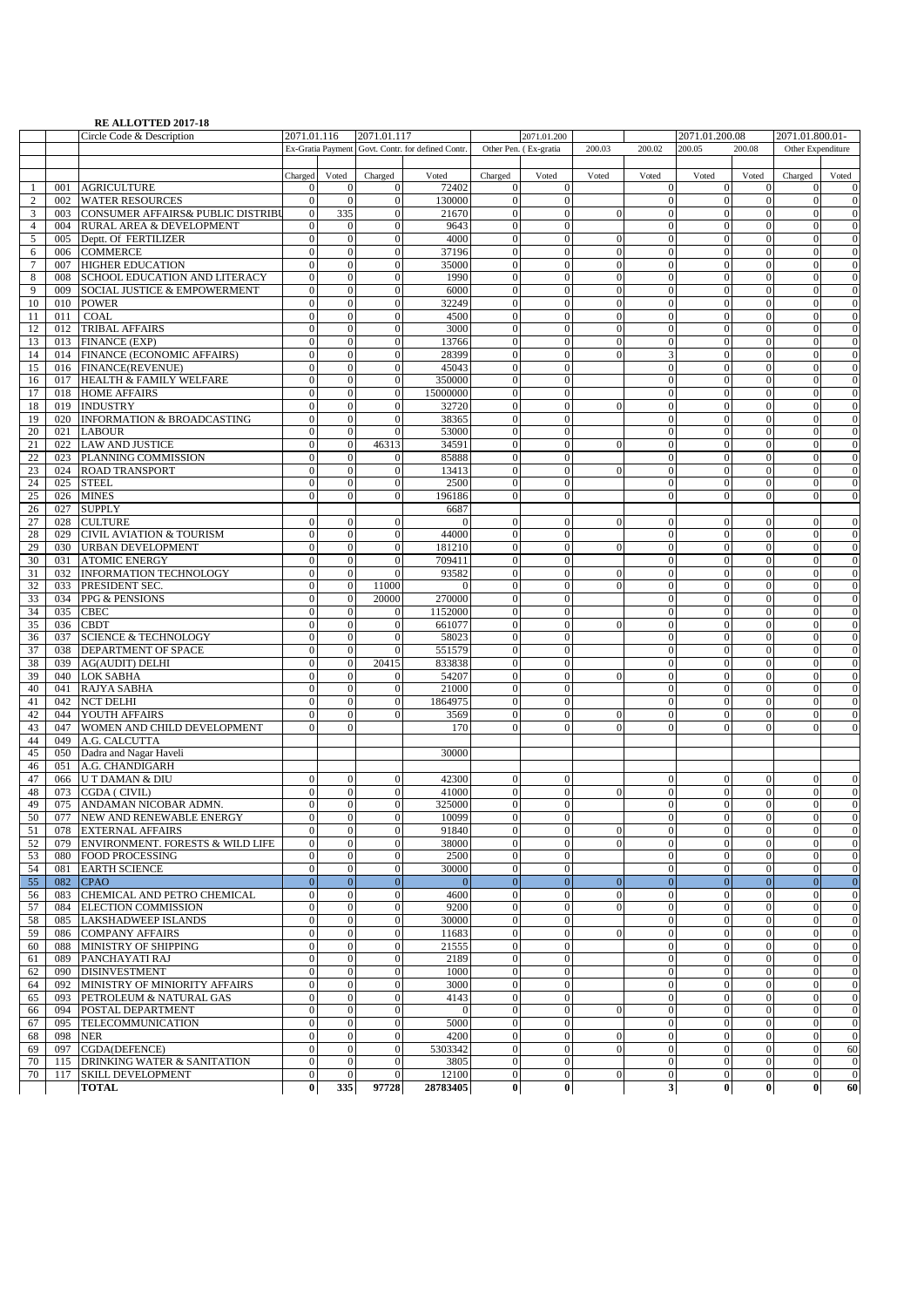|                               |            | <b>RE ALLOTTED 2017-18</b><br>Circle Code & Description       | 2235.60.102                          |                                      | 2235.60.104                          |                              | 2235.60.105                          |                                       | 2235.60.200                          |                              |                                  |                                      |                          |
|-------------------------------|------------|---------------------------------------------------------------|--------------------------------------|--------------------------------------|--------------------------------------|------------------------------|--------------------------------------|---------------------------------------|--------------------------------------|------------------------------|----------------------------------|--------------------------------------|--------------------------|
|                               |            |                                                               | Pensioner Under                      |                                      |                                      | Deposit Linked               |                                      | Govt. Emp. Insurance Other Programmes |                                      |                              |                                  |                                      | Total                    |
|                               |            |                                                               |                                      | Voted                                | Charged                              |                              |                                      |                                       | Charged                              |                              |                                  |                                      | Voted                    |
| -1                            | 001        | <b>AGRICULTURE</b>                                            | Charged<br>$\mathbf{0}$              | 50                                   | $\mathbf{0}$                         | Voted<br>2130                | Charged<br>$\theta$                  | Voted<br>100                          | $\mathbf{0}$                         | Voted<br>$\mathbf{0}$        |                                  | Charged<br>$\mathbf{0}$              | 1145454                  |
| $\overline{c}$                | 002        | <b>WATER RESOURCES</b>                                        | $\boldsymbol{0}$                     | $\mathbf{0}$                         | $\mathbf{0}$                         | 2500                         | $\mathbf{0}$                         | $\mathbf{0}$                          | $\mathbf{0}$                         | $\mathbf{0}$                 |                                  | $\mathbf{0}$                         | 2566610                  |
| 3<br>$\overline{\mathcal{L}}$ | 003<br>004 | CONSUMER AFFAIRS& PUBLIC DISTRIBU<br>RURAL AREA & DEVELOPMENT | $\boldsymbol{0}$<br>$\overline{0}$   | $\boldsymbol{0}$<br>$\boldsymbol{0}$ | $\boldsymbol{0}$<br>$\boldsymbol{0}$ | 1510<br>$\mathbf{0}$         | $\mathbf{0}$<br>$\overline{0}$       | 200<br>$\boldsymbol{0}$               | $\boldsymbol{0}$<br>$\boldsymbol{0}$ | $\mathbf{0}$<br>$\mathbf{0}$ | $\Omega$<br>$\overline{0}$       | $\boldsymbol{0}$<br>$\mathbf{0}$     | 464930<br>118110         |
| 5                             | 005        | Deptt. Of FERTILIZER                                          | $\boldsymbol{0}$                     | $\overline{0}$                       | $\mathbf{0}$                         | $\Omega$                     | $\overline{0}$                       | $\mathbf{0}$                          | $\overline{0}$                       | $\mathbf 0$                  | $\Omega$                         | $\mathbf{0}$                         | 25000                    |
| 6                             | 006        | <b>COMMERCE</b>                                               | $\boldsymbol{0}$                     | 200                                  | $\mathbf{0}$                         | 1400                         | $\boldsymbol{0}$                     | 3                                     | $\boldsymbol{0}$                     | $\mathbf{0}$                 | $\overline{0}$                   | $\mathbf{0}$                         | 920756                   |
| 7                             | 007        | <b>HIGHER EDUCATION</b>                                       | $\boldsymbol{0}$                     | $\boldsymbol{0}$                     | $\boldsymbol{0}$<br>$\mathbf{0}$     | 500                          | $\overline{0}$<br>$\mathbf{0}$       | $\boldsymbol{0}$                      | $\overline{0}$<br>$\overline{0}$     | $\mathbf{0}$                 | $\Omega$<br>$\Omega$             | $\boldsymbol{0}$                     | 244830                   |
| 8<br>9                        | 008<br>009 | SCHOOL EDUCATION AND LITERACY<br>SOCIAL JUSTICE & EMPOWERMENT | $\overline{0}$<br>$\boldsymbol{0}$   | $\boldsymbol{0}$<br>$\boldsymbol{0}$ | $\boldsymbol{0}$                     | 300<br>100                   | $\mathbf{0}$                         | $\overline{0}$<br>$\mathbf{0}$        | $\boldsymbol{0}$                     | $\mathbf{0}$<br>$\mathbf{0}$ | $\mathbf{0}$                     | $\mathbf{0}$<br>$\boldsymbol{0}$     | 78490<br>84600           |
| 10                            | 010        | <b>POWER</b>                                                  | $\mathbf{0}$                         | $\boldsymbol{0}$                     | $\mathbf{0}$                         | 360                          | $\overline{0}$                       | 340                                   | $\mathbf{0}$                         | $\mathbf{0}$                 | $\overline{0}$                   | $\mathbf{0}$                         | 277330                   |
| 11                            | 011        | <b>COAL</b>                                                   | $\boldsymbol{0}$                     | $\boldsymbol{0}$                     | $\mathbf{0}$                         | $\mathbf{0}$                 | $\boldsymbol{0}$                     | $\mathbf{0}$                          | $\boldsymbol{0}$                     | $\mathbf{0}$                 | $\overline{0}$                   | $\mathbf{0}$                         | 83300                    |
| 12<br>13                      | 012<br>013 | <b>TRIBAL AFFAIRS</b><br>FINANCE (EXP)                        | $\mathbf{0}$<br>$\mathbf{0}$         | $\boldsymbol{0}$<br>$\boldsymbol{0}$ | $\boldsymbol{0}$<br>$\boldsymbol{0}$ | $\mathbf{0}$<br>180          | $\mathbf{0}$<br>$\boldsymbol{0}$     | $\overline{0}$<br>$\mathbf{0}$        | $\boldsymbol{0}$<br>$\mathbf{0}$     | $\mathbf{0}$<br>$\mathbf{0}$ | $\overline{0}$<br>$\Omega$       | $\mathbf{0}$<br>$\boldsymbol{0}$     | 28000<br>100186          |
| 14                            | 014        | FINANCE (ECONOMIC AFFAIRS)                                    | $\mathbf{0}$                         | $\boldsymbol{0}$                     | $\mathbf{0}$                         | 400                          | $\mathbf{0}$                         | 100                                   | $\mathbf{0}$                         | $\mathbf{0}$                 | $\overline{0}$                   | $\mathbf{0}$                         | 385944                   |
| 15                            | 016        | FINANCE(REVENUE)                                              | $\boldsymbol{0}$                     | $\boldsymbol{0}$                     | $\boldsymbol{0}$                     | 885                          | $\boldsymbol{0}$                     | 100                                   | $\overline{0}$                       | $\mathbf 0$                  | $\overline{0}$                   | $\boldsymbol{0}$                     | 506075                   |
| 16                            | 017        | HEALTH & FAMILY WELFARE                                       | $\mathbf{0}$                         | $\boldsymbol{0}$                     | $\mathbf{0}$                         | 4000                         | $\mathbf{0}$                         | $\overline{0}$                        | $\boldsymbol{0}$                     | $\mathbf{0}$                 |                                  | $\mathbf{0}$                         | 2620433                  |
| 17<br>18                      | 018<br>019 | <b>HOME AFFAIRS</b><br><b>INDUSTRY</b>                        | $\mathbf{0}$<br>$\mathbf{0}$         | $\boldsymbol{0}$<br>$\mathbf{0}$     | $\boldsymbol{0}$<br>$\mathbf{0}$     | 60000<br>1020                | $\mathbf{0}$<br>$\mathbf{0}$         | 100<br>120                            | $\overline{0}$<br>$\mathbf{0}$       | $\mathbf{0}$<br>$\mathbf 0$  | $\overline{0}$<br>$\Omega$       | $\mathbf{0}$<br>$\mathbf{0}$         | 41010500<br>773512       |
| 19                            | 020        | <b>INFORMATION &amp; BROADCASTING</b>                         | $\boldsymbol{0}$                     | $\boldsymbol{0}$                     | $\mathbf{0}$                         | 11766                        | $\boldsymbol{0}$                     | 1000                                  | $\boldsymbol{0}$                     | $\mathbf{0}$                 | $\Omega$                         | $\mathbf{0}$                         | 3898202                  |
| 20                            | 021        | <b>LABOUR</b>                                                 | $\boldsymbol{0}$                     | $\boldsymbol{0}$                     | $\mathbf{0}$                         | 1600                         | $\overline{0}$                       | 80                                    | $\boldsymbol{0}$                     | $\mathbf 0$                  |                                  | $\theta$                             | 799380                   |
| 21<br>22                      | 022<br>023 | <b>LAW AND JUSTICE</b><br>PLANNING COMMISSION                 | $\overline{0}$<br>$\boldsymbol{0}$   | $\boldsymbol{0}$<br>$\boldsymbol{0}$ | 300<br>$\mathbf{0}$                  | 200<br>780                   | $\mathbf{0}$<br>$\mathbf{0}$         | 100<br>$\mathbf{0}$                   | $\overline{0}$<br>$\overline{0}$     | $\mathbf{0}$<br>$\mathbf 0$  | $\Omega$                         | 282003<br>$\mathbf{0}$               | 272014<br>912910         |
| 23                            | 024        | <b>ROAD TRANSPORT</b>                                         | $\boldsymbol{0}$                     | $\boldsymbol{0}$                     | $\mathbf{0}$                         | 286                          | $\mathbf{0}$                         | $\overline{0}$                        | $\mathbf{0}$                         | $\mathbf{0}$                 |                                  | $\mathbf{0}$                         | 94610                    |
| 24                            | 025        | <b>STEEL</b>                                                  | $\overline{0}$                       | $\boldsymbol{0}$                     | $\boldsymbol{0}$                     | 200                          | $\mathbf{0}$                         | $\overline{0}$                        | $\overline{0}$                       | $\mathbf{0}$                 | $\Omega$                         | $\mathbf{0}$                         | 39200                    |
| 25                            | 026        | <b>MINES</b>                                                  | $\overline{0}$                       | $\boldsymbol{0}$                     | $\boldsymbol{0}$                     | 2480                         | $\mathbf{0}$                         | 1000                                  | $\boldsymbol{0}$                     | $\overline{0}$               | $\overline{0}$                   | $\mathbf{0}$                         | 2181860                  |
| 26<br>27                      | 027<br>028 | <b>SUPPLY</b><br><b>CULTURE</b>                               | $\boldsymbol{0}$                     | $\boldsymbol{0}$                     | $\mathbf{0}$                         | 330<br>1400                  | $\mathbf{0}$                         | 800                                   | $\mathbf{0}$                         | $\mathbf{0}$                 | $\overline{0}$                   | $\mathbf{0}$<br>$\mathbf{0}$         | 202569<br>767430         |
| 28                            | 029        | <b>CIVIL AVIATION &amp; TOURISM</b>                           | $\boldsymbol{0}$                     | $\boldsymbol{0}$                     | $\boldsymbol{0}$                     | 1100                         | $\overline{0}$                       | $\mathbf{0}$                          | $\overline{0}$                       | $\mathbf{0}$                 | $\Omega$                         | $\boldsymbol{0}$                     | 294100                   |
| 29                            | 030        | <b>URBAN DEVELOPMENT</b>                                      | $\overline{0}$                       | $\overline{0}$                       | $\mathbf{0}$                         | 4880                         | $\mathbf{0}$                         | 100                                   | $\overline{0}$                       | $\mathbf{0}$                 | $\Omega$                         | $\mathbf{0}$                         | 4866338                  |
| 30<br>31                      | 031<br>032 | <b>ATOMIC ENERGY</b><br><b>INFORMATION TECHNOLOGY</b>         | $\boldsymbol{0}$<br>$\mathbf{0}$     | $\boldsymbol{0}$<br>$\boldsymbol{0}$ | $\mathbf{0}$<br>$\mathbf{0}$         | 5170<br>120                  | $\boldsymbol{0}$<br>$\mathbf{0}$     | 300<br>$\mathbf{0}$                   | $\mathbf{0}$<br>$\mathbf{0}$         | 500<br>$\mathbf{0}$          | $\mathbf{0}$<br>$\overline{0}$   | $\mathbf{0}$<br>$\mathbf{0}$         | 4847139<br>600457        |
| 32                            | 033        | PRESIDENT SEC.                                                | $\boldsymbol{0}$                     | $\boldsymbol{0}$                     | 500                                  | $\theta$                     | $\boldsymbol{0}$                     | $\mathbf{0}$                          | $\mathbf{0}$                         | $\boldsymbol{0}$             |                                  | 49154                                | $\overline{0}$           |
| 33                            | 034        | PPG & PENSIONS                                                | $\mathbf{0}$                         | $\boldsymbol{0}$                     | $\boldsymbol{0}$                     | 3500                         | $\mathbf{0}$                         | 50                                    | $\boldsymbol{0}$                     | 2000                         | $\overline{0}$                   | 222000                               | 1507650                  |
| 34                            | 035        | <b>CBEC</b>                                                   | $\mathbf{0}$                         | $\mathbf{0}$                         | $\mathbf{0}$                         | 17200                        | $\boldsymbol{0}$                     | 300                                   | $\mathbf{0}$                         | 2500                         | $\Omega$                         | $\mathbf{0}$                         | 8190000                  |
| 35<br>36                      | 036<br>037 | <b>CBDT</b><br><b>SCIENCE &amp; TECHNOLOGY</b>                | $\mathbf{0}$<br>$\boldsymbol{0}$     | $\mathbf{0}$<br>$\overline{0}$       | $\mathbf{0}$<br>$\boldsymbol{0}$     | 9150<br>1705                 | $\mathbf{0}$<br>$\boldsymbol{0}$     | 1000<br>$\boldsymbol{0}$              | $\mathbf{0}$<br>$\overline{0}$       | $\mathbf{0}$<br>$\mathbf{0}$ | $\overline{0}$<br>$\overline{0}$ | $\mathbf{0}$<br>$\mathbf{0}$         | 5189597<br>1061506       |
| 37                            | 038        | DEPARTMENT OF SPACE                                           | $\mathbf{0}$                         | $\boldsymbol{0}$                     | $\mathbf{0}$                         | 1350                         | $\mathbf{0}$                         | 100                                   | $\boldsymbol{0}$                     | $\mathbf{0}$                 | $\Omega$                         | $\overline{0}$                       | 2249406                  |
| 38                            | 039        | <b>AG(AUDIT) DELHI</b>                                        | $\mathbf{0}$                         | $\mathbf{0}$                         | 450                                  | 3968                         | $\boldsymbol{0}$                     | 36                                    | $\boldsymbol{0}$                     | $\mathbf{0}$                 | $\overline{0}$                   | 290519                               | 9523144                  |
| 39<br>40                      | 040<br>041 | <b>LOK SABHA</b><br>RAJYA SABHA                               | $\mathbf{0}$<br>$\boldsymbol{0}$     | $\mathbf{0}$<br>$\boldsymbol{0}$     | $\mathbf{0}$<br>$\mathbf{0}$         | 360<br>$\mathbf{0}$          | $\mathbf{0}$<br>$\boldsymbol{0}$     | $\mathbf{0}$<br>$\boldsymbol{0}$      | $\mathbf{0}$<br>$\boldsymbol{0}$     | $\mathbf{0}$<br>$\mathbf{0}$ | $\Omega$<br>$\overline{0}$       | $\mathbf{0}$<br>$\mathbf{0}$         | 284601<br>140200         |
| 41                            | 042        | <b>NCT DELHI</b>                                              | $\overline{0}$                       | $\boldsymbol{0}$                     | $\mathbf{0}$                         | 11400                        | $\overline{0}$                       | $\mathbf{0}$                          | $\mathbf{0}$                         | $\mathbf{0}$                 | $\Omega$                         | 5660                                 | 10767912                 |
| 42                            | 044        | YOUTH AFFAIRS                                                 | $\mathbf{0}$                         | $\overline{0}$                       | $\mathbf{0}$                         | $\Omega$                     | $\mathbf{0}$                         | 100                                   | $\mathbf{0}$                         | $\mathbf{0}$                 |                                  | $\mathbf{0}$                         | 44869                    |
| 43                            | 047        | WOMEN AND CHILD DEVELOPMENT                                   | $\overline{0}$                       | $\boldsymbol{0}$                     | $\mathbf{0}$                         | $\mathbf{0}$                 | $\mathbf{0}$                         | $\mathbf{0}$                          | $\overline{0}$                       | $\mathbf{0}$                 | $\Omega$                         | $\mathbf{0}$                         | 53570                    |
| 44<br>45                      | 049<br>050 | A.G. CALCUTTA<br>Dadra and Nagar Haveli                       |                                      |                                      |                                      | 180                          |                                      |                                       |                                      |                              |                                  | $\mathbf{0}$<br>$\mathbf{0}$         | $\overline{0}$<br>225680 |
| 46                            | 051        | A.G. CHANDIGARH                                               |                                      |                                      |                                      |                              |                                      |                                       |                                      |                              |                                  | $\overline{0}$                       | $\overline{0}$           |
| 47                            | 066        | U T DAMAN & DIU                                               | $\boldsymbol{0}$                     | $\mathbf{0}$                         | $\mathbf{0}$                         | 720                          | $\mathbf{0}$                         | $\mathbf{0}$                          | $\mathbf{0}$                         | $\mathbf{0}$                 | $\overline{0}$                   | $\mathbf{0}$                         | 358761                   |
| 48<br>49                      | 073<br>075 | CGDA (CIVIL)<br>ANDAMAN NICOBAR ADMN.                         | $\boldsymbol{0}$<br>$\boldsymbol{0}$ | $\boldsymbol{0}$<br>$\boldsymbol{0}$ | $\mathbf{0}$<br>$\boldsymbol{0}$     | 650<br>8500                  | $\mathbf{0}$<br>$\boldsymbol{0}$     | 1000<br>55                            | $\boldsymbol{0}$<br>$\boldsymbol{0}$ | $\mathbf{0}$<br>$\mathbf{0}$ | $\overline{0}$<br>$\overline{0}$ | $\mathbf{0}$<br>$\mathbf{0}$         | 917341<br>1848055        |
| 50                            | 077        | NEW AND RENEWABLE ENERGY                                      | $\boldsymbol{0}$                     | $\boldsymbol{0}$                     | $\boldsymbol{0}$                     | $\theta$                     | $\boldsymbol{0}$                     | $\boldsymbol{0}$                      | $\boldsymbol{0}$                     | $\mathbf{0}$                 | $\overline{0}$                   | $\mathbf{0}$                         | 49760                    |
| 51                            | 078        | <b>EXTERNAL AFFAIRS</b>                                       | $\boldsymbol{0}$                     | $\boldsymbol{0}$                     | $\boldsymbol{0}$                     | 1500                         | $\boldsymbol{0}$                     | $\mathbf{0}$                          | $\boldsymbol{0}$                     | $\boldsymbol{0}$             | $\mathbf{0}$                     | $\mathbf{0}$                         | 3793340                  |
| 52                            | 079        | ENVIRONMENT. FORESTS & WILD LIFE                              | $\boldsymbol{0}$                     | $\boldsymbol{0}$                     | $\mathbf{0}$                         | 1550                         | $\boldsymbol{0}$                     | $\boldsymbol{0}$                      | $\mathbf{0}$                         | $\mathbf{0}$                 | $\overline{0}$                   | $\mathbf{0}$                         | 379655                   |
| 53<br>54                      | 080<br>081 | <b>FOOD PROCESSING</b><br><b>EARTH SCIENCE</b>                | $\boldsymbol{0}$<br>$\boldsymbol{0}$ | $\boldsymbol{0}$<br>$\boldsymbol{0}$ | $\mathbf{0}$<br>$\mathbf{0}$         | 100<br>1260                  | $\boldsymbol{0}$<br>$\mathbf{0}$     | $\mathbf{0}$<br>20                    | $\boldsymbol{0}$<br>$\boldsymbol{0}$ | $\mathbf{0}$<br>$\mathbf{0}$ | $\overline{0}$<br>$\overline{0}$ | $\mathbf{0}$<br>$\mathbf{0}$         | 54600<br>852400          |
| 55                            | 082        | <b>CPAO</b>                                                   | $\mathbf{0}$                         | $\mathbf{0}$                         | $\mathbf{0}$                         | $\mathbf{0}$                 | $\mathbf{0}$                         | $\mathbf{0}$                          | $\mathbf{0}$                         | $\mathbf{0}$                 | $\overline{0}$                   | 1762900                              | 243543600                |
| 56                            | 083        | CHEMICAL AND PETRO CHEMICAL                                   | $\mathbf{0}$                         | $\mathbf{0}$                         | $\mathbf{0}$                         | $\mathbf{0}$                 | $\mathbf{0}$                         | $\mathbf{0}$                          | $\mathbf{0}$                         | $\mathbf{0}$                 | $\overline{0}$                   | $\mathbf{0}$                         | 60729                    |
| 57<br>58                      | 084<br>085 | <b>ELECTION COMMISSION</b><br>LAKSHADWEEP ISLANDS             | $\boldsymbol{0}$<br>$\boldsymbol{0}$ | $\overline{0}$<br>$\boldsymbol{0}$   | $\boldsymbol{0}$<br>$\boldsymbol{0}$ | 120<br>600                   | $\boldsymbol{0}$<br>$\mathbf{0}$     | $\boldsymbol{0}$<br>150               | $\overline{0}$<br>$\boldsymbol{0}$   | $\mathbf{0}$<br>$\mathbf{0}$ | $\overline{0}$<br>$\overline{0}$ | $\boldsymbol{0}$<br>$\boldsymbol{0}$ | 33820<br>438850          |
| 59                            | 086        | <b>COMPANY AFFAIRS</b>                                        | $\mathbf{0}$                         | $\mathbf{0}$                         | $\mathbf{0}$                         | 570                          | $\boldsymbol{0}$                     | 200                                   | $\boldsymbol{0}$                     | $\mathbf{0}$                 | $\mathbf{0}$                     | $\mathbf{0}$                         | 230498                   |
| 60                            | 088        | MINISTRY OF SHIPPING                                          | $\mathbf{0}$                         | $\boldsymbol{0}$                     | $\mathbf{0}$                         | 1235                         | $\mathbf{0}$                         | 500                                   | $\mathbf{0}$                         | $\mathbf{0}$                 |                                  | $\boldsymbol{0}$                     | 242788                   |
| 61                            | 089        | PANCHAYATI RAJ                                                | $\boldsymbol{0}$<br>$\boldsymbol{0}$ | $\boldsymbol{0}$                     | $\mathbf{0}$<br>$\boldsymbol{0}$     | $\mathbf{0}$<br>$\mathbf{0}$ | $\boldsymbol{0}$<br>$\boldsymbol{0}$ | $\mathbf{0}$<br>$\boldsymbol{0}$      | $\boldsymbol{0}$<br>$\boldsymbol{0}$ | $\mathbf{0}$<br>$\mathbf{0}$ | $\overline{0}$<br>$\overline{0}$ | $\mathbf{0}$<br>$\boldsymbol{0}$     | 19650                    |
| 62<br>64                      | 090<br>092 | <b>DISINVESTMENT</b><br>MINISTRY OF MINIORITY AFFAIRS         | $\mathbf{0}$                         | $\boldsymbol{0}$<br>$\mathbf{0}$     | $\boldsymbol{0}$                     | 200                          | $\mathbf{0}$                         | $\mathbf{0}$                          | $\mathbf{0}$                         | $\overline{0}$               | $\overline{0}$                   | $\mathbf{0}$                         | 6800<br>29650            |
| 65                            | 093        | PETROLEUM & NATURAL GAS                                       | $\mathbf{0}$                         | $\boldsymbol{0}$                     | $\boldsymbol{0}$                     | 150                          | $\mathbf{0}$                         | $\mathbf{0}$                          | $\overline{0}$                       | $\boldsymbol{0}$             | $\mathbf{0}$                     | $\boldsymbol{0}$                     | 42522                    |
| 66                            | 094        | POSTAL DEPARTMENT                                             | $\boldsymbol{0}$                     | $\mathbf{0}$                         | $\mathbf{0}$                         | $\mathbf{0}$                 | $\mathbf{0}$                         | 500                                   | $\mathbf{0}$                         | $\mathbf{0}$                 | $\overline{0}$                   | $\mathbf{0}$                         | 5100                     |
| 67<br>68                      | 095<br>098 | TELECOMMUNICATION<br><b>NER</b>                               | $\boldsymbol{0}$<br>$\boldsymbol{0}$ | $\boldsymbol{0}$<br>$\boldsymbol{0}$ | $\mathbf{0}$<br>$\boldsymbol{0}$     | 50000<br>120                 | $\mathbf{0}$<br>$\boldsymbol{0}$     | 1000<br>$\boldsymbol{0}$              | $\boldsymbol{0}$<br>$\boldsymbol{0}$ | $\mathbf{0}$<br>$\mathbf{0}$ | $\overline{0}$<br>$\overline{0}$ | $\mathbf{0}$<br>$\mathbf{0}$         | 526000<br>42920          |
| 69                            | 097        | CGDA(DEFENCE)                                                 | $\boldsymbol{0}$                     | $\boldsymbol{0}$                     | $\mathbf{0}$                         | $\mathbf{0}$                 | $\overline{0}$                       | $\boldsymbol{0}$                      | $\overline{0}$                       | $\mathbf{0}$                 | $\overline{0}$                   | 1832                                 | 34945348                 |
| 70                            | 115        | <b>DRINKING WATER &amp; SANITATION</b>                        | $\boldsymbol{0}$                     | $\mathbf{0}$                         | $\mathbf{0}$                         | $\boldsymbol{0}$             | $\boldsymbol{0}$                     | $\boldsymbol{0}$                      | $\mathbf{0}$                         | $\mathbf{0}$                 | $\mathbf{0}$                     | $\mathbf{0}$                         | 11636                    |
| 70                            | 117        | <b>SKILL DEVELOPMENT</b>                                      | $\boldsymbol{0}$<br>$\bf{0}$         | $\boldsymbol{0}$                     | $\boldsymbol{0}$                     | 60                           | $\boldsymbol{0}$<br>$\bf{0}$         | $\boldsymbol{0}$<br>9454              | $\mathbf{0}$<br>$\bf{0}$             | $\mathbf{0}$                 | $\mathbf{0}$<br>$\bf{0}$         | $\mathbf{0}$<br>2614068              | 194187<br>399076414      |
|                               |            | <b>TOTAL</b>                                                  |                                      | 250                                  | 1250                                 | 221745                       |                                      |                                       |                                      | 5000                         |                                  |                                      |                          |